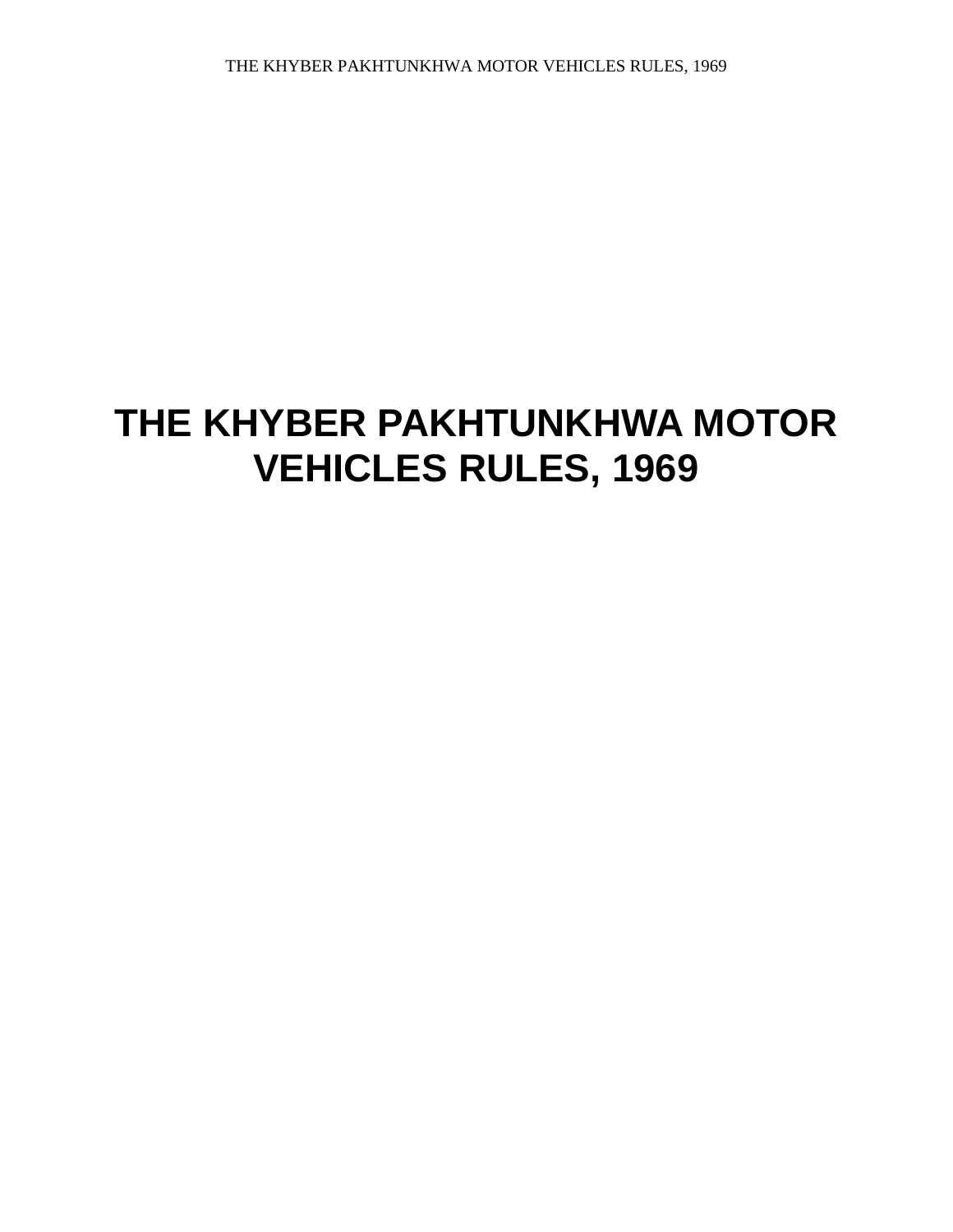Notification No. T-9/225-65, dated 3rd November, 1969: In exercise of the powers conferred by Sections 22, 43, 68, 69, 70, 74, 95 and 120 of the Provincial Motor Vehicles Ordinance, 1965 (Ordinance, XIX of 1965,), and in supersession of the Punjab Motor Vehicles Rules, 1940 the Khyber Pakhtunkhwa Motor Vehicles Rules, 1940, the Baluchistan Motor Vehicles Rules, 1940 and the Sind Motor Vehicles Rules, 1940 the Governor of West Pakistan is pleased, after taking into consideration the Draft Rules previously published with the Government of West Pakistan, Transport Department Notification No. T-9/225-65, dated the 26th July, 1968 in the Gazette of West Pakistan, Part I, dated the 6th December, 1968, to make the following rules:-

#### **CHAPTER 1 PRELIMINARY**

**1. Short title, extend and commencement :** (1) These rules may be called the

<sup>1</sup>[Khyber Pakhtunkhwa], Motor Vehicles Rules, 1969 (West Pakistan Motor Vehicles Rules, 1969).

- $^{2}$ [(2) They shall apply to the whole of the Khyber Pakhtunkhwa.]
- (3) They shall come into force at once.

 $3$ [Note: For the word "Corporation" and the words "Road Transport Corporation" wherever occurring, the word "Board" and the words "Khyber Pakhtunkhwa Road Transport Board" shall respectively be substituted.]

**2. Definitions:** In these rules, unless the context otherwise requires, the following expressions shall have the meaning hereby respectively assigned to them, that is to say:

(a) "articulated vehicle" means a motor vehicle to which a trailer is attached in such a manner that part of the trailer superimposed on and part of the weight of trailer is borne by the principle vehicle;

(b) "Government": means the Government of West Pakistan;

(c) "Form" means a form set forth in the First Schedule to the Ordinance or appended to these rules;

 $\overline{a}$ 

<sup>1</sup> Subs, for the word "West Pakistan" by KHYBER PAKHTUNKHWA. Adaptation of Laws Order, 1975

<sup>2</sup> Vide Notification No. 1195/PTA KHYBER PAKHTUNKHWA, Extra. 20.10.1971

 $3$  Vide Notification No. 1734-72/5505/TPT/XV-B-3, KHYBER PAKHTUNKHWA Gazette Extraordinary 19.4.1972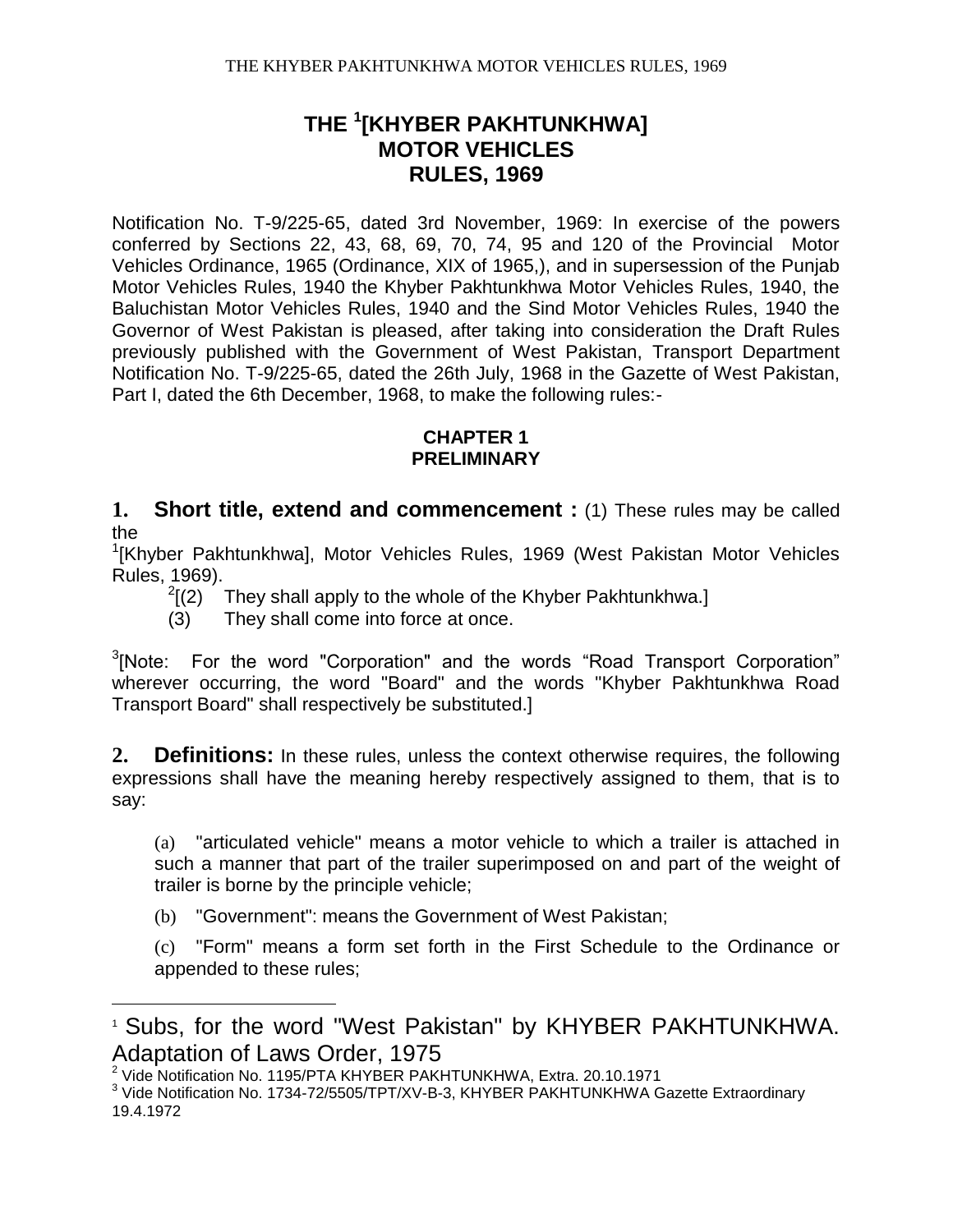(d) "Forwarding Agent" means any registered firm or a company with limited liability engaged in the business of booking goods for transit from one place to another and permitted under Chapter VIII of the rules to use a place for the loading, unloading and halting of goods vehicles;

(e) "Motor cab rickshaw" means a motor cab, with three wheels, the unladen weight of which does not exceed 900 pounds avoirdupois, constructed, adapted or used to carry not more than two passengers excluding the driver;

(f) "Motor cycle rickshaw" means a motor vehicle with three wheels, the unladen weight of which does not exceed 900 pounds avoirdupois, constructed, adapted or used for private purposes, other than for hire or reward, to carry not more than two persons excluding the driver;

(g) "Motor Vehicles Examiner" means an officer appointed by the Inspector-General of Police under rule 35;

(h) "Ordinance" means the Provincial Motor Vehicles Ordinance, 1965 (Ordinance XIX of 1965);

(i) Passenger" for the purposes of the rules in Chapter IV means any person travelling in public service vehicle other than the driver or the conductor or an employee of the permit holder while on duty;

- (j) "pounds" means pounds avoirdupois;
- (k) "Province" means Province of West Pakistan;
- (l) "section" means a section of the Ordinance;

(m) "urban area" means the area of a municipality, small town or cantonment, or other local area which may be specially notified by Government as an urban area.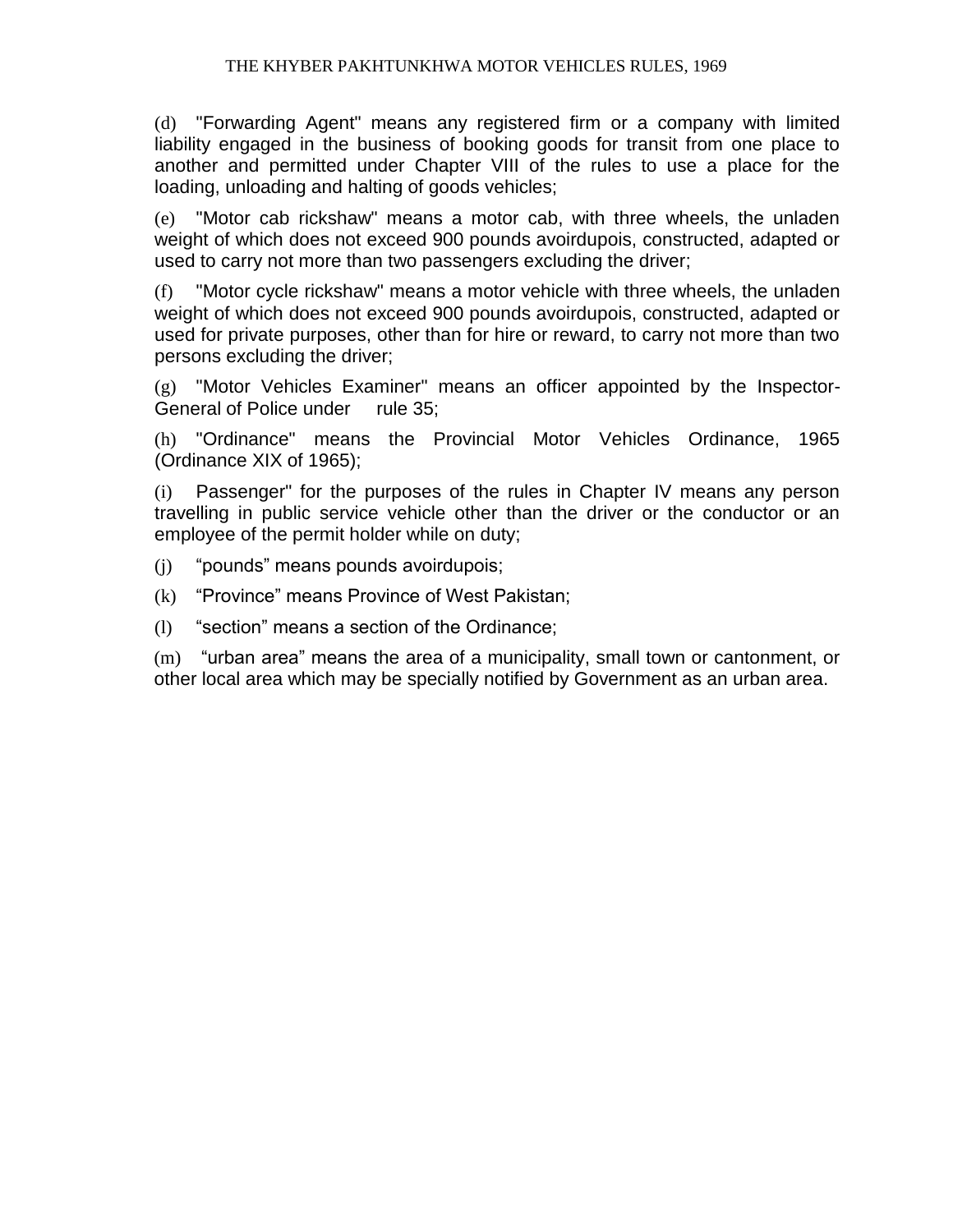# **CHAPTER II**

# **LICENSING OF DRIVERS OF MOTOR VEHICLES**

From Rule No.5 to Rule No.27 of this chapter belongs to Driving License (Traffic Police)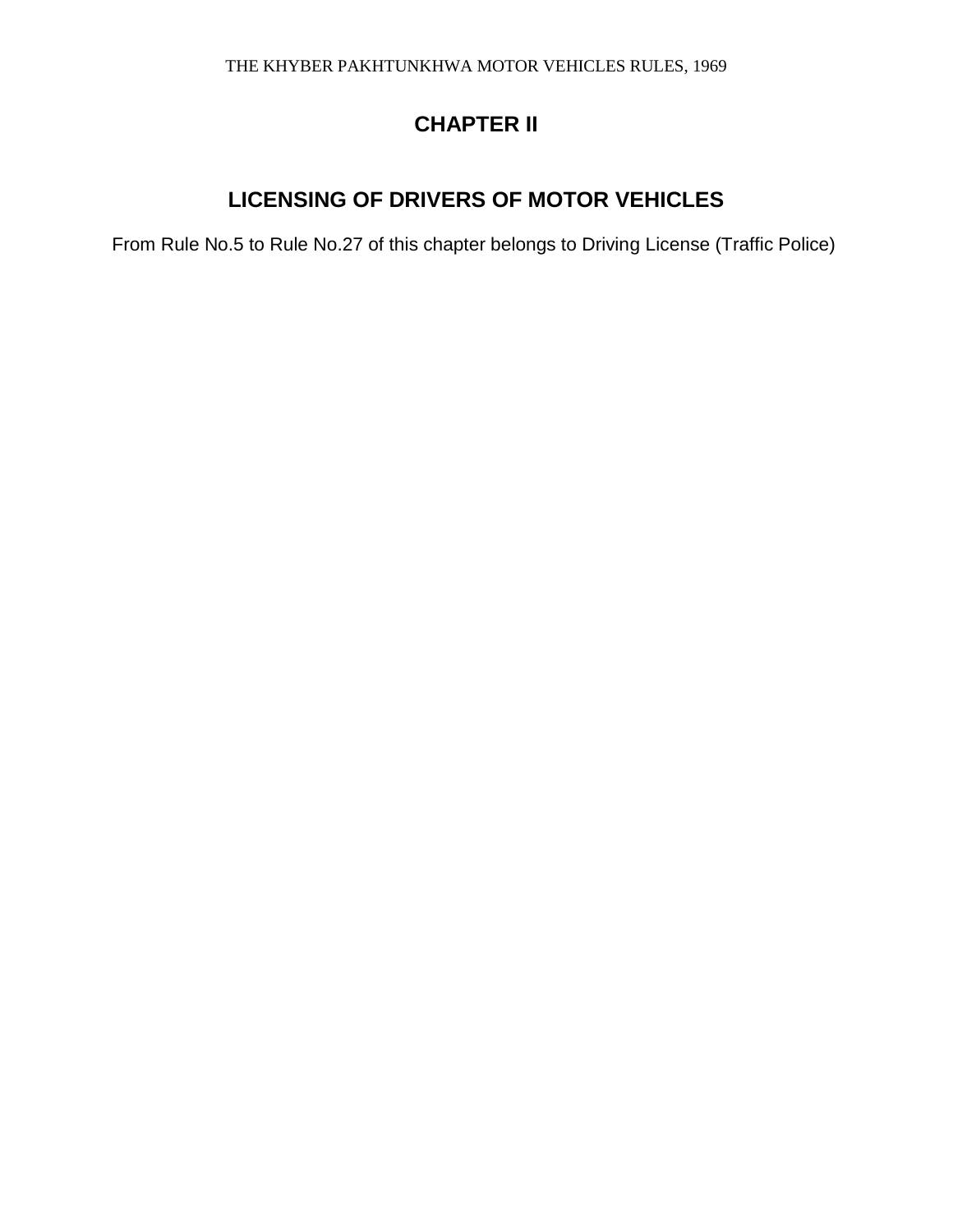## **CHAPTER III**

# **REGISTRATION OF MOTOR VEHICLES**

**28. Registering Authority:** (1) The registering authority shall be the Excise and Taxation Officer of the District <sup>4</sup>[or any other officer of the Excise & Taxation Department not below the rank of Assistant Excise & Taxation Officer, as may be duly authorized by Government.]

(2) The area of jurisdiction of each registering authority shall be the area of the District.

 (3) The registering authority, before cancelling or suspending the certificate of registration of a motor vehicle, shall give the owner an opportunity of being heard.

**29. Appellate Authority:** (1) The authority to hear appeals against any appealable order passed by a registering authority under Chapter III of the Ordinance shall be the <sup>1</sup>[Director General] Excise and Taxation having jurisdiction in the district.

(2) The authority to hear appeals against any order passed to suspend certificate of registration under Section 34 read with rule 45 shall be the <sup>1</sup>[Director General], Excise and Taxation having jurisdiction in the area.

(3) The authority to hear appeals against an order in respect of a certificate of fitness under Section 39 read with rule 35 shall be the Superintendent of Police having jurisdiction in the area to which the order was passed.

**30. Conduct and Hearings of Appeals:** (1) An appeal under rule 29 shall be preferred in duplicate in the form of a memorandum, setting forth concisely the grounds of objection to the order of the registering authority or the Motor Vehicles Examiner, as the case may be, and shall be accompanied by a fee of rupees five and a certified copy of that order. The Director, Excise and Taxation, or the Superintendent of Police, as the case may be, may, if the appeal succeeds, refund the fee in whole or in part, as he thinks fit.

(2) The appellate authority after giving an opportunity to the parties to be heard and after such further enquiry, if any, as it may deem necessary, may confirm, vary or set aside the order of the registering authority of the Motor Vehicles Examiner or the Court, as the case may be, and shall make an order accordingly.

(3) Any person preferring an appeal under rule shall be entitled to obtain a copy of any document filed with the registering authority or the Motor Vehicles Examiner or the Court in connection with any order against which he is preferring an appeal on the payment of a fee of rupees two in respect of each such document.

 $\overline{a}$  $4$  Substituted vide No.SO(Tax) 1-39/06 Vol.. VI dated 21.08.2006.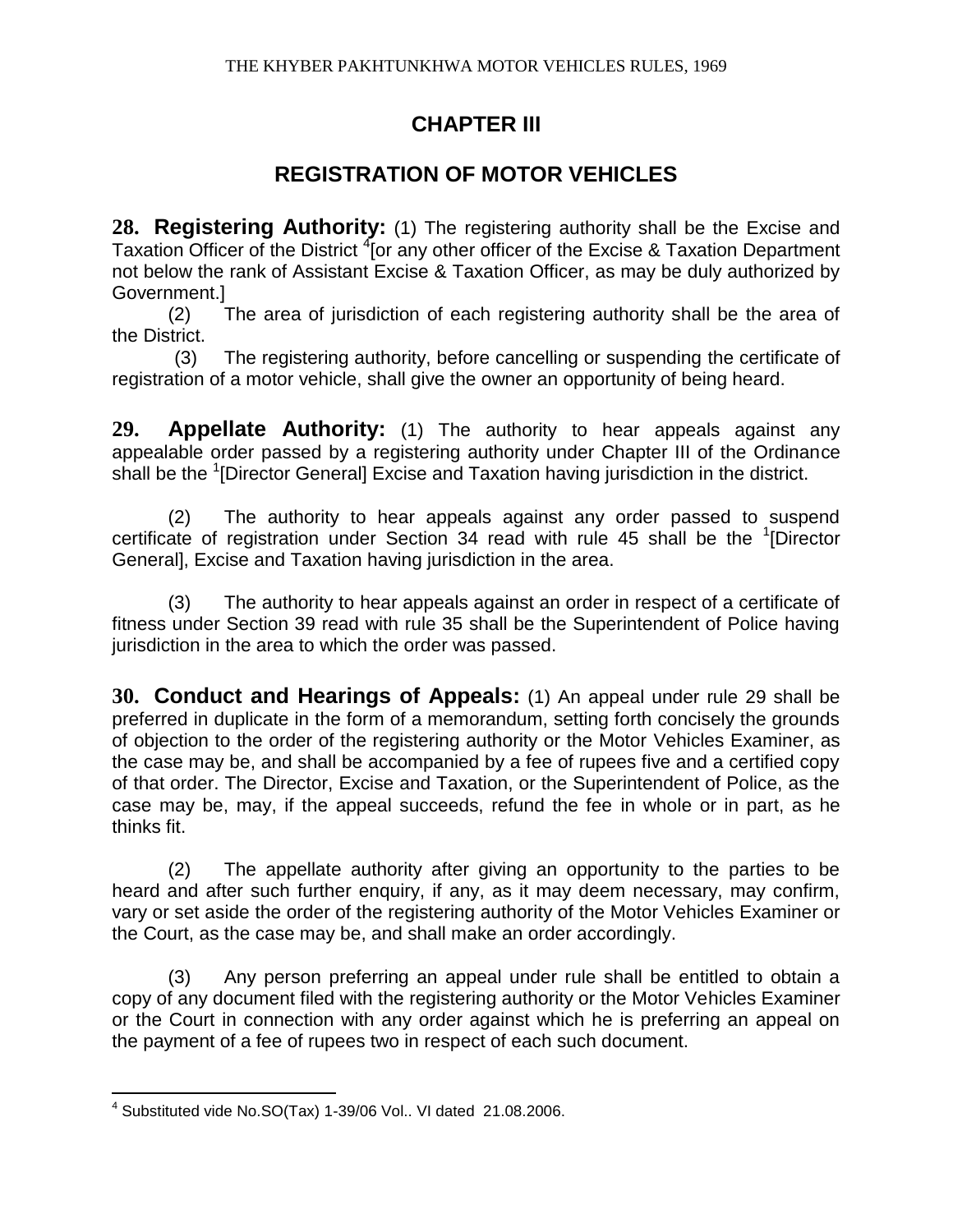(4) Subject to the provision of sub-rule (3), the Director, Excise and Taxation or the Superintendent of Police may give any person interested in such appeal, copies of any document connected with the appeal, on payment of a fee of rupees two per copy of each document.

**31. Assignment Registered Weights:** In assigning any weight other than the unladen weight to a transport vehicle under section 28, the registering authority may, if the owner so desires, assign a weight less than the maximum permitted by the provisions of that section as the registered laden weight or the registered axle weight of any axle.

**32. Assignment and Exhibition of Registration Marks:** (1) The registration marks to be assigned under sub-section (3) of Section 25 are set forth in the Sixth Schedule to the Ordinance.

(2) The registration marks shall be clearly and legibly exhibited on a plane surface on a plate or part of the vehicle both at front and rear facing direct to the front or rear, as the case may be, in the manner hereinafter specified Motor Vehicles owned by Government Departments, except those of the Special Branch, shall carry the distinctive registration plate in the form illustrated in the Second Schedule to these rules. The name of the Department to which the vehicle belongs shall be shown in this plate. In the case of a public service vehicle, the registration mark shall also be exhibited on a plane surface inside the vehicle, above the wind screen.

- (3) The registration mark shall be in English letters and numerals, and:-
	- (a) save in the case of a motor cycle or a motor cab rickshaw or a motor cycle rickshaw or an invalid carriage the letters shall be not less than two and-a-half inches high and a five-eighths of an inch thick at any part; the numeral shall not be less than three and a half inches high and threequarter of an inch thick at any part, and there shall be space between any letter and any numeral, and the edge of the plane surface, of not less than half an inch and a space between any two letters and between any two-numerals of not less than three eight of an inch;
	- (b) in the case of a motor cycle or a motor cab rickshaw or a motor cycle rickshaw or an invalid carriage, letters shall be not less than one and two-third inches high and half an inch thick at any part, and there shall be space between any, letter and any numeral, and the edge of the plane surface, of not less than a third of an inch and a space between any two numerals of not less than a quarter of an inch.

(4) The plane surface aforesaid shall not be inclined from the vertical by more than thirty degrees. The letters and numerals shall be exhibited in the following manner-

> (a) in the case of a transport vehicle, other than a motor cab excluding motor cab rickshaw, both registration marks assigned to the vehicle shall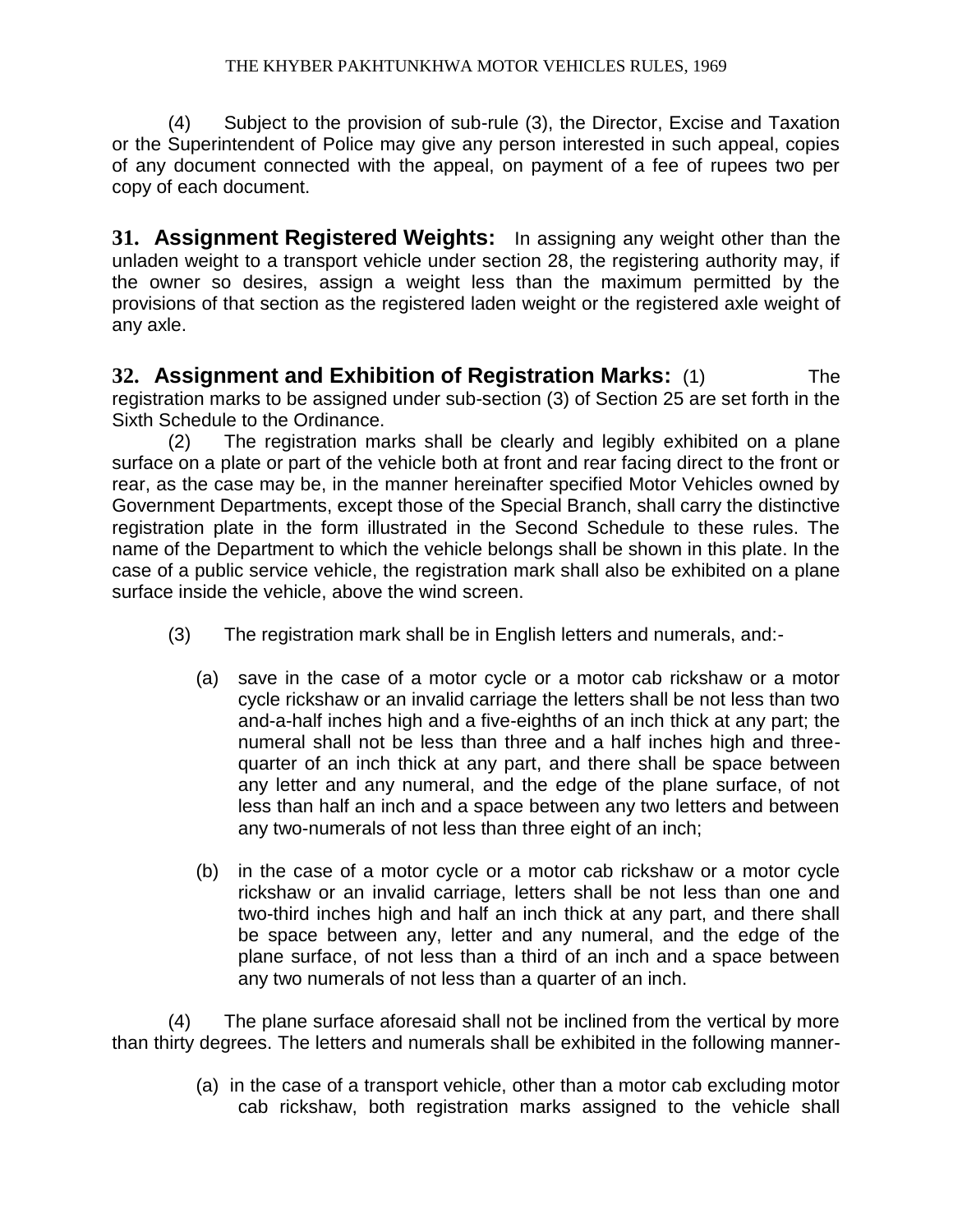exhibit the letters and numerals in two separate horizontal lines, the letters above and the numerals below;

(b) in all other cases, the registration marks may exhibit the letters and numerals either in two horizontal lines as aforesaid or in one horizontal line.

(5) Notwithstanding anything contained in sub-rule (2), the registration mark exhibited at the front of a motor cycle of an invalid carriage may be displayed on a plate in a line with the axis of the vehicle and shall in such case be displayed on both sides of roof plate.

(6) The front and rear registration mark exhibited on a public service vehicle shall be affixed at a distance of not less than eighteen inches from the ground level.

(7) If the letters and numerals are exhibited in any polished metallic surface they shall have plane and not rounded surfaces

**33. Registration Mark on a Trailer:** (1) The registration mark of a trailer shall be exhibited on a plane plate or surface on the left hand side of the trailer. The letters, figures, space and margin shall be of dimensions not less than those prescribed in (b) of sub-rule (3) of rule 32.

(2) The registration mark of the drawing motor vehicle required by the Ordinance to be affixed to the rear of a trailer shall be in conformity with all the provisions of these rules applicable to the registration mark affixed to the rear of a motor vehicle.

**34. Particulars to be Printed on Transport Vehicles:** (1) Save in the case of motor cabs, delivery vans or trailers of the nature specified in clause (h) of sub-section (3) of Section 44, the particulars set forth below shall be exhibited in a fixed frame inside the vehicle in the driver's cab, in English letters and numerals:

- 1. Registered No. of vehicle
- 2. Name and address of owner as set forth in the Certificate of Registration
- 3. The Registered Unladen Weight in lbs denoted by U.W.
- 4. The Registered Laden weight in lbs. denoted by R.L.W.
- 5. Carrying capacity:-
	- (a) If a stage or a contract carriage, the number of the passengers of whom accommodation is provided
		- (i) Upper class
		- (ii) Lower class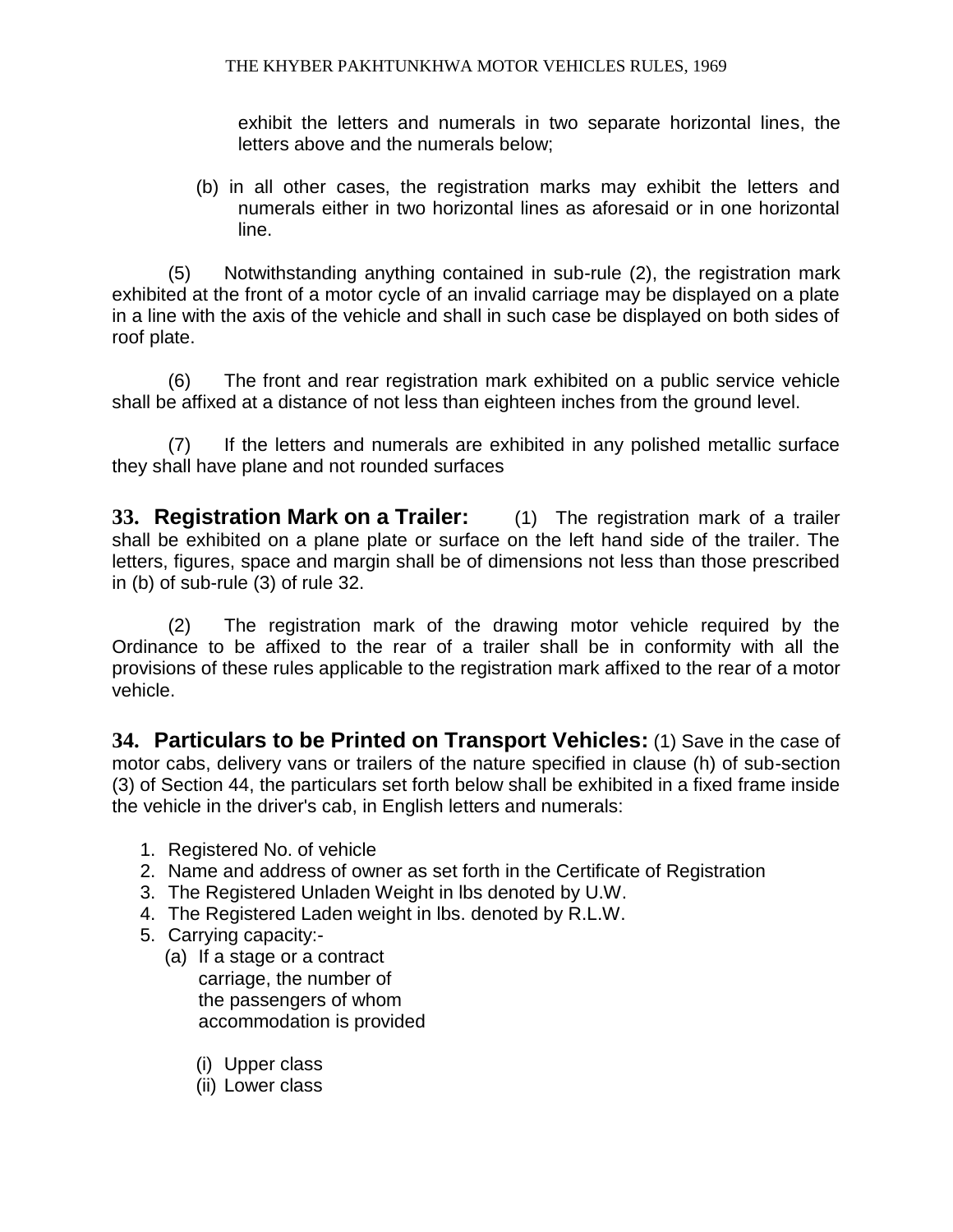- (b) and (b) if a goods vehicle, in lbs
- 6. Registered Front Axle Weight in lbs. denoted by FAW.
- 7. Registered Rear Axle Weight in lbs. denoted by RAW
- 8. Number and size of tyres-
	- (a) Front Axle
	- (b) Rear Axle
	- (c) Intermediate Axle, if any

 Signature and name of the Motor Vehicle Examiner.

 [Signature of the authorised person……………………………………… Seal of the licensed Automobile Workshop ………………………………. Licence No ………………………………………………………………. Place of issue ……………………………………………………………….

(2) The full name of the company, society, firm or person owning the vehicle as set forth in its registration certificate shall be exhibited on both sides, of every transport vehicle other than motor cabs, delivery vans and trailers, in block letter measuring four inches in height and three-fourths of an inch in thickness:

Provided that with the approval of the Regional Transport Authority concerned abbreviation of names may be used.

(3) In case of a motor cab, or a motor cab rickshaw, the word "TAXI" shall be painted in white in the middle of the wind screen as well as of the rear glass. The letters shall be not less than 2-1/2 inches high and  $5/8<sup>th</sup>$  of an inch thick at any part. The word "Private" in block letters not less than 2-1/4 inches high and  $5/8<sup>th</sup>$  of an inch thick at any part shall be painted in red in the middle of the wind-screen of a motor cycle rickshaw.

(4) This rule shall not apply to any vehicle registered under section 40 or 41].

**35. Issue and Renewal of Certificate of Fitness—**(1) (a) The authority prescribed to issue or renew a certificate of fitness and to perform all other functions which are to be discharged by a prescribed authority under section 36, shall be:-

(i) In the case of vehicles owned and operated by the Road Transport Corporation established under section 70, the Work Manager of the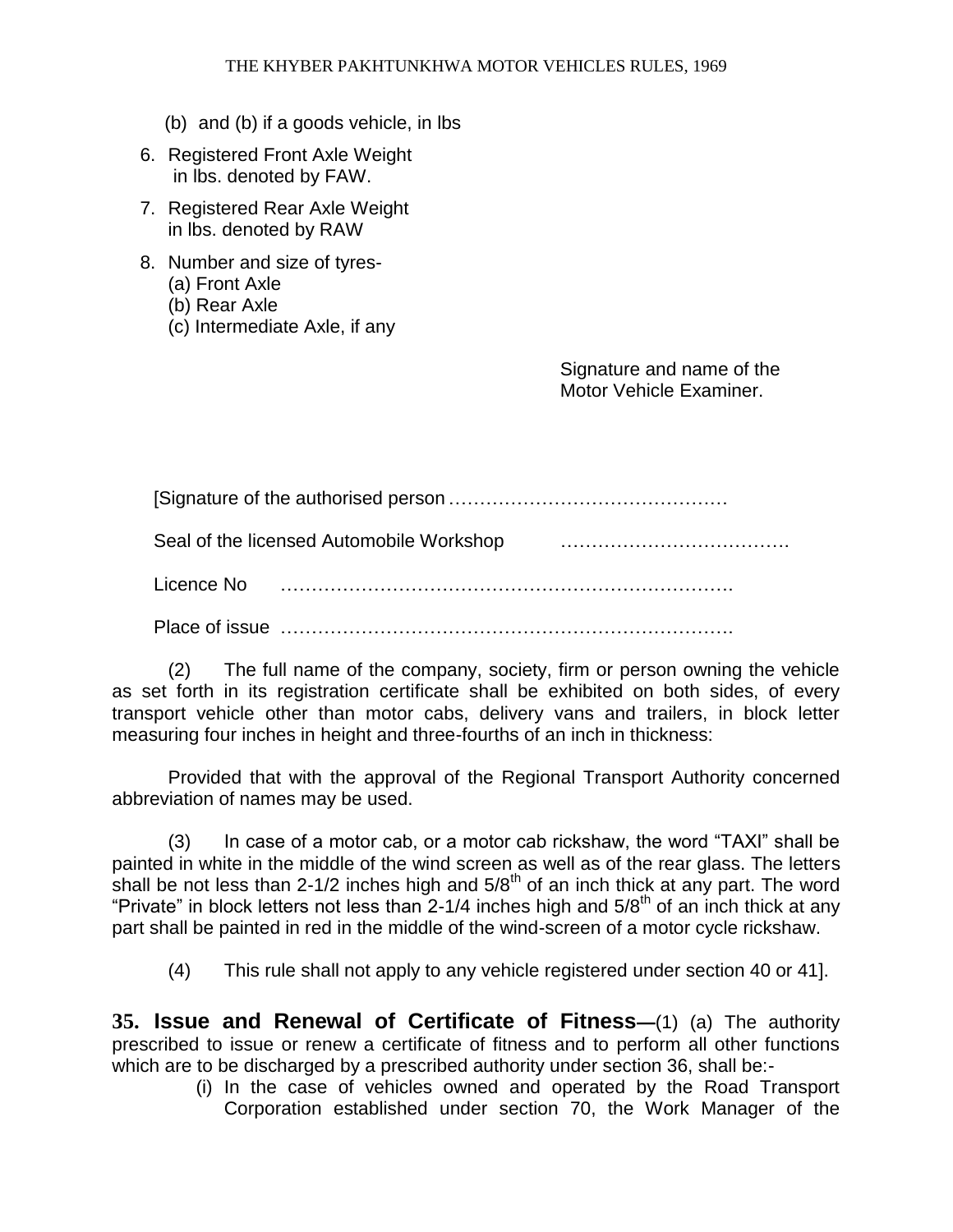corporation or any other officer appointed by it for the purpose; and

(ii) In the case of other vehicles, the Motor Vehicles Examiner appointed by the Inspector-General Police, West Pakistan.

(b) The authority granting a certificate of fitness shall send a copy thereof to the registering authority concerned.

<sup>5</sup>[Provided that the Regional Transport Authority may authorise any licensed Automobile Workshop to perform the functions of a Motor Vehicles Examiner]

(2) An application for the issue or renewal of certificate of fitness shall be made in Form C. F.A., Form C. F. R. A., respectively to the Motor Vehicles Examinee <sup>6</sup>[or a licensed Automobile Workshop] of the area where the owner has his principle office of business.

(3) The Motor Vehicles Examiner or a licensed Automobile Workshop by whom a certificate of fitness was issued or if it has been renewed, the Examiner or a licensed Automobile, Workshop by whom it was last renewed, may endorse thereon the date, appointed for the next inspection of the vehicles and the owner shall cause the vehicle to be produced accordingly.

(4) If the owner finds that the vehicle cannot be produced for the next inspection on the date endorsed on the certificate of fitness, he shall, not less than fifteen days before the aforesaid date, apply to the Motor Vehicles Examiner  $\frac{7}{1}$  or a licensed Automobile Workshop] for the change in the date of inspection stating the reasons for such a change. When date of inspection is extended by the Examiner  $\frac{8}{6}$  [or a licensed Automobile Workshop] no penalty as provided in sub-rule (9) shall be chargeable for the period for which extension is granted.

(5) If no date for the next inspection is endorsed on the certificate of fitness as provided in sub-rule (3), application for the renewal of a certificate of fitness shall be made in Form C. F. R. A. not less than fifteen days before the date of expiry of the certificate and the owner of a vehicle in respect of which such application is made shall cause the vehicle to be produced for inspection on such date as the Motor Vehicles Examiner or a licensed Automobile Workshop may appoint.

(6) There shall not be more than one certificate of fitness in respect of any vehicle which shall be bound in registration certificate of the vehicle.

(7) If, owing to mechanical break-down or other cause, a motor vehicle is, after the expiry of the certificate, outside the area in which the Motor Vehicles Examiner or a licensed Automobile Workshop by whom the certificate is to be renewed has jurisdiction the Motor Vehicles Examiner <sup>1</sup>[or a licensed Automobile Workshop] may

 5 Ins. by notification , published in Gaz. W.P. Extraordinary ,2nd June, 1970.

 $^6$  Ins. by notification , published in Gaz. W.P. Extraordinary ,2<sup>nd</sup> June, 1970.<br><sup>7</sup> Ins. by notification , published in Gaz. W.P. Extraordinary ,2<sup>nd</sup> June, 1970.<br><sup>8</sup> Ins. by notification , published in Gaz. W.P. Extr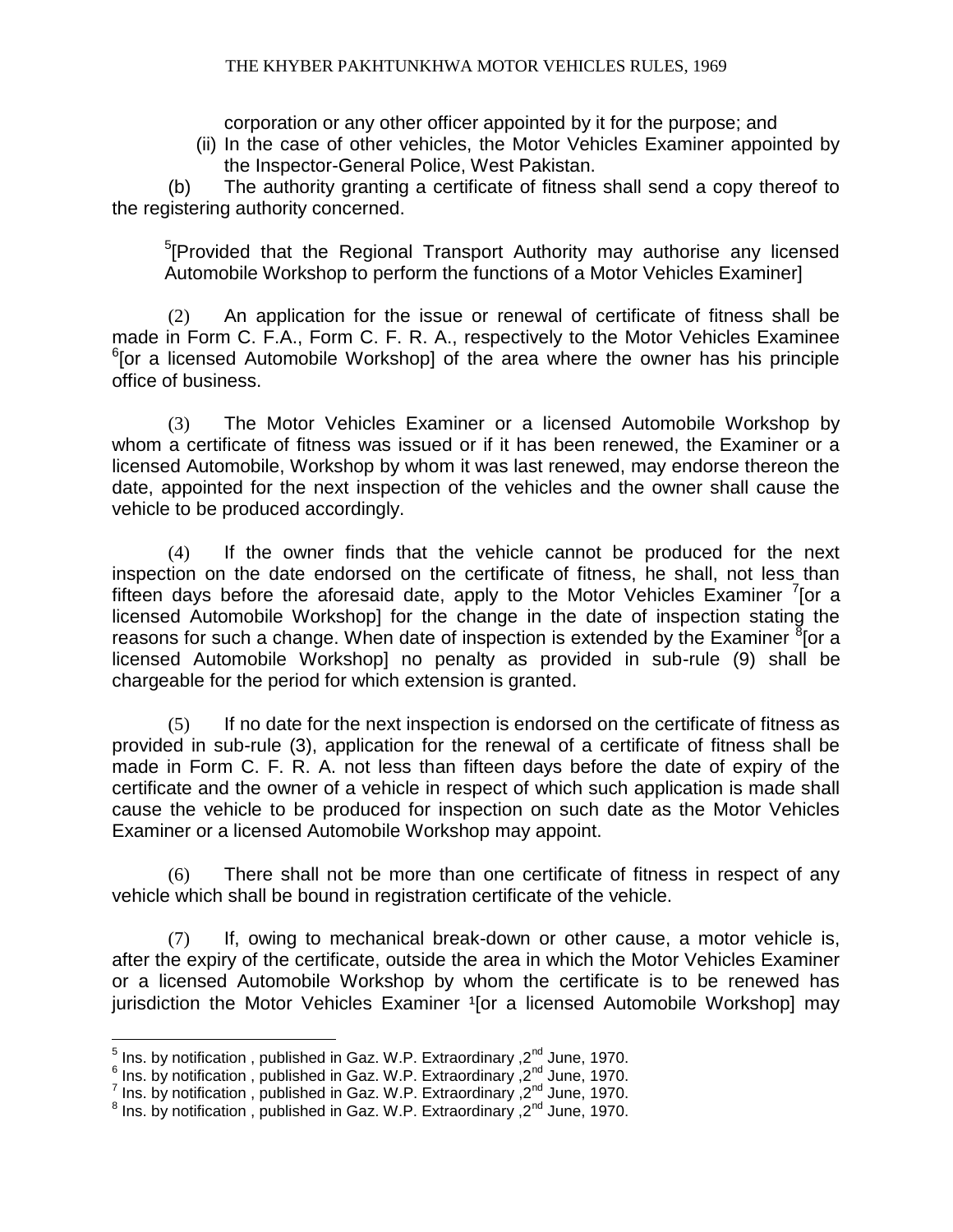without prejudice to any penalty to which the owner a driver may have become liable, if the vehicle is in his opinion fit for use, by endorsement in Form C. F. Sub. and subject to such condition as he may specify, authorise its continued use for such time not exceeding one week as may be reasonably necessary for the vehicle to return to the area of the Examiner by whom the certificate should be renewed, and the vehicle may be driven to such area in accordance with such endorsement but shall not be used after return to that area until the certificate has been renewed.

(8) If a vehicle is damaged at any time so as to be unfit for ordinary use and may in the opinion of any Motor Vehicle Examiner <sup>1</sup>[or a Licensed Automobile Workshop] safely be driven at a reduced speed to a place of repair, and if the Examiner  $1$ [or a licensed Automobile Workshop] is satisfied that it is necessary that the Vehicle should be so driven any Motor Vehicles Examiner <sup>1</sup> [or a licensed Automobile Workshop] may, by endorsement in Form C. F. X. specify the time within which, and the condition subject to which, the vehicle may be driven to a specified destination for the purpose of repair and the limit of speed beyond which this all not be driven.

- $(9)$  The fee for: -
	- (i) the grant of a certificate of fitness shall be rupees twenty; and
	- (ii) for the renewal of such certificate:--

(a) in cases where the vehicle in respect of which the certificate is required, is produced for inspection within fifteen days of the expiry of the certificate, rupees ten, and

(b) in case where the vehicle is not produced for inspection within the aforesaid period of fifteen days, rupees ten, plus a penalty not exceeding rupees twenty:

 $9$ [Provided that the fees for the grant or renewal of a certificate of fitness payable to a licensed Automobile Workshop shall be rupees ten].

(10) Any Motor Vehicle Examiner or any Police Officer not below the rank of Deputy Superintendent of Police may after giving the owner an opportunity of being heard cancel the certificate of fitness of transport vehicles under sub-section (3) of Section 39 or may suspend the certificate for a period not exceeding two months if in his opinion the vehicle does not comply with the provisions of Chapter VI of the Ordinance or the rules thereunder.

(11) The authority cancelling a certificate of fitness under sub-rule (10) shall give the owner or other person in charge of the vehicle a notice in Form C.F.C. for such cancellation and shall make a report of his action and toward the certificate to the (appropriate) Superintendent of Police.

 9 Ins. by notification , published in Gaz. W.P. Extraordinary ,2nd June, 1970.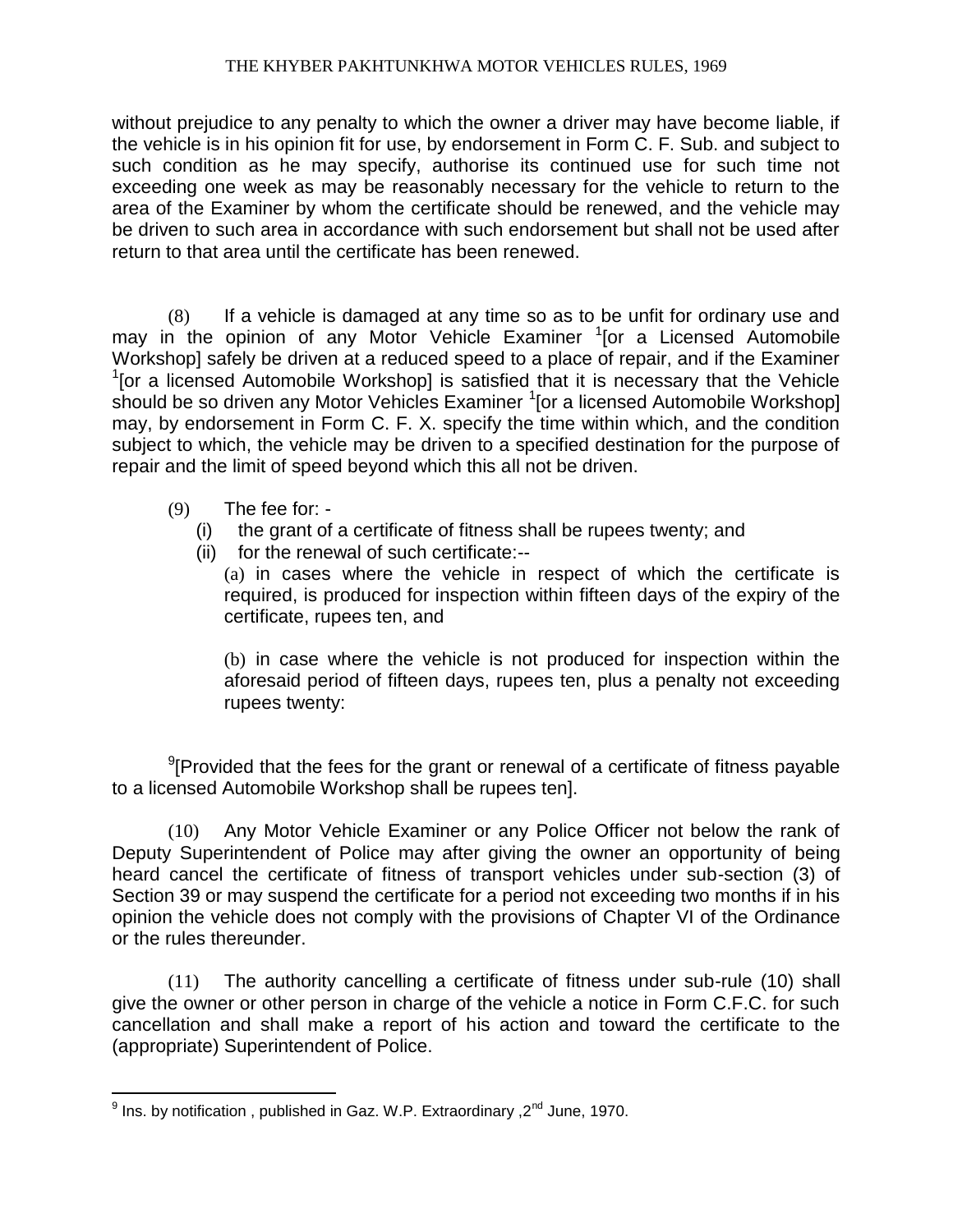After the authority has cancelled the certificate of fitness, such authority may by endorsing in Form C.E.X. specify the time within which and the conditions subject to which the vehicle may be driven to a specified destination for the purposes of repair.

(12) Nothing in sub-rule (11) shall debar the owner or the person in charge of the vehicle, the certificate of fitness of which has been cancelled, from applying at any time for the restoration of the certificate of fitness if the vehicle has been repaired in such a manner that the provisions of Chapter VI of the Ordinance and of the rules made thereunder are complied with. If such a vehicle is inspected and passed within fourteen days of the date of cancellation of the certificate of fitness but before the date of expiry specified in such certificate the certificate shall be restored to its original date of expiry and no restoration fee shall be charged. If, however, the vehicle is brought for inspection at any other time, fresh certificate of fitness will require.

(13) While inspecting a motor vehicle, the Motor Vehicles Examiner  $^{10}$  [or a licensed Automobile Workshop] shall fill in Form MV. Ins.,  $11$ [or] in duplicate, and shall on completion deliver the original copy to the owner or his authorised agent or his driver.

**<sup>12</sup>[35-A. Licensing of Automobile Workshops:** (1) Any automobile workshop may an application in Form C.F.L.A. to the Regional Transport Authority of the area, for the grant of a licence to issue or renew a certificates fitness of a vehicle.

(2) On receipt of application in Form C.F.L.A. the Regional Transport Authority may, after such enquiry as it may deem necessary, either reject the application or grant a licence in Form C.F.L. on the conditions specified therein:

Provided that no such licence shall be granted unless the Automobile Workshop is of the standard laid down by the Provincial Transport Authority in this behalf.

(3) The fee for such licence shall be rupees one thousand per annum.

[**35-B. Suspension or cancellation of a licence for the establishment of an automobile workshop to grant and renew certificate of fitness:** (1) The Regional Transport Authority granting licence may at any time suspend or cancel the licence in case any condition thereof is contravened by the licensed Automobile Workshop; provided that the Regional Transport Authority before passing an order for cancellation of the licence may afford the licensee an opportunity of being heard.

(2) The licence granted under rule 35-A shall, unless he suspended or cancelled under sub-rule (1), be valid for a period of one year from the date of issue.

**[35-C. Appellate Authority:** Any person aggrieved by an order passed under sub-

 $\overline{a}$ <sup>10</sup> Vide N-N.F.P Notification No.S.O.III (ind)8-6/79, dated 24<sup>th</sup> Feb, 1980.

<sup>&</sup>lt;sup>11</sup> Ins. by notification Crl. W.P Extra. 2<sup>nd</sup> June, 1970.

 $12$  Rules. 35-A to 35-C ins. vide No. dated 2.6.1970 in W.P Gazette Ext.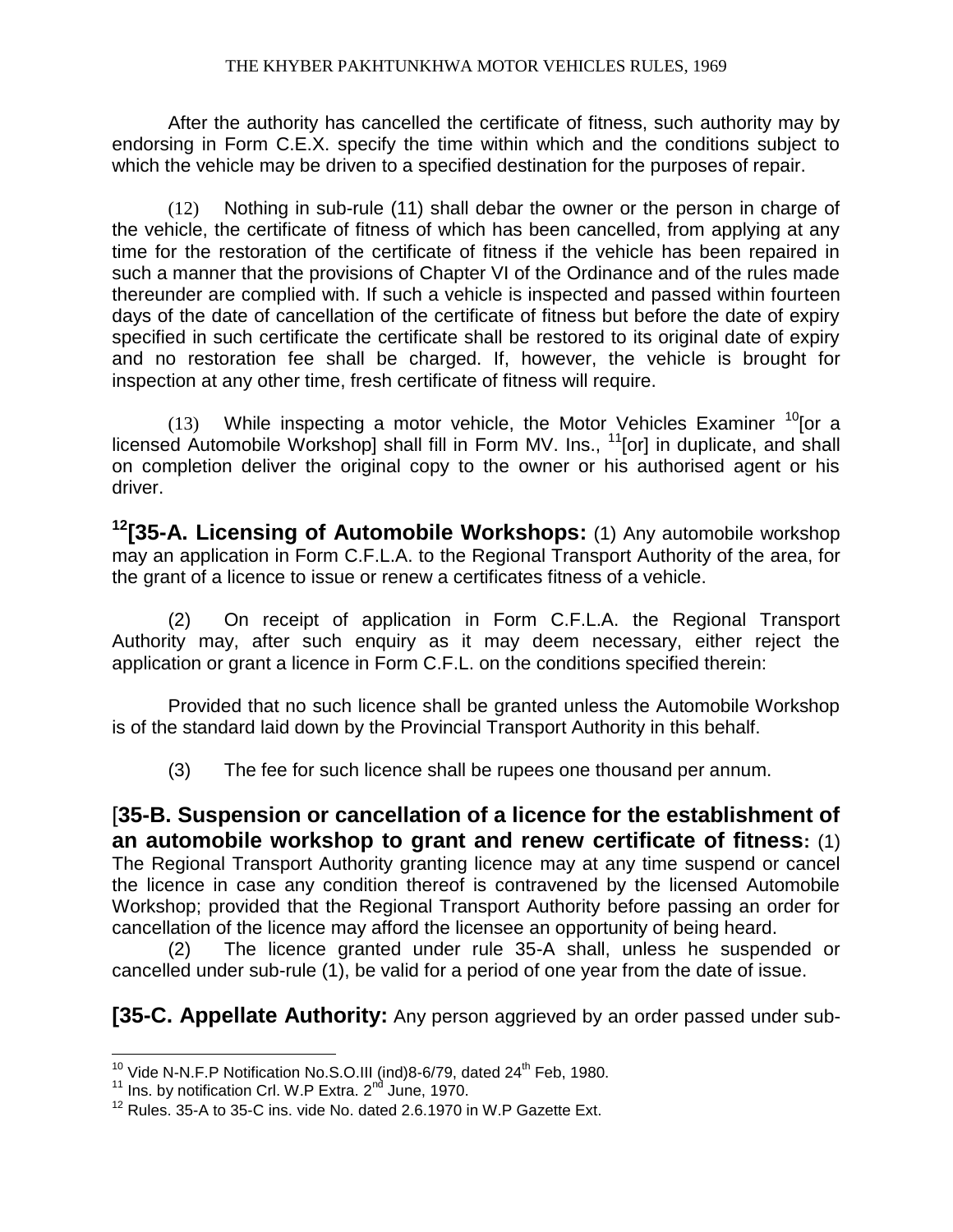rule (1) of rule 35-B, may within thirty days of the order prefer an appeal to the Chairman, Provincial Transport Authority, whose order shall be final].

**36. Temporary Registration of Newly Sold Vehicles:** (1) When for any reason it is impracticable for the purchaser of a newly sold vehicle to obtain registration certificate, in the ordinary course, owing to a temporary closure of the office of the registering authority or for other similar reason, of where the purchaser of a newly sold vehicle intends to take it immediately to the district where he has his permanent residence or a place of business, a temporary certificate of registration and a temporary registration mark may be issued his rule, and temporary certificate and registration marks shall for the time being serve all the purposes of a regular certificate and registration mark.

(2) For the purpose of issuing temporary certificates of registration and temporary registration marks any Revenue Officer of or above rank of Assistant Collector or any Police Officer of or above the rank or Inspector or any approved firm of motor dealers or association of persons, using motor vehicles may be appointed by Government to be a special registering authority. Where a firm of motor dealers or association of users of motor vehicles is so appointed the registering authority, may, from time to time, prescribe the names of the persons being members of employees of the firm or association, who shall be competent to sign the temporary certificate of registration, and no certificate signed on behalf of the firm or association by any other person shall be valid.

(3) A temporary certificate of registration or a temporary registration mark shall not be issued except in respect of vehicle which has not previously been registered under the Ordinance.

(4) Every application for a temporary certificate of registration shall be in writing and shall indicate the District or place where the vehicle is intended to be produced for permanent registration. It shall be supported by a certificate from the person or firm from whom the vehicle has been purchased to the effect that it has been sold to the applicant on the day when the certificate is signed.

(5) On presentation of the application with its accompanying certificate, an authority empowered under sub-rule (2) may issue a temporary certificate of registration in Form CR Tern Foil A of this form shall be handed to the applicant. If the place in which it is intended permanently to register the vehicle in Pakistan Foil B shall be dispatched immediately to the registering authority of the District in which it is to be registered. In other cases Foil B shall be dealt with according to such directions as may be issued by Government from time to time. The counter-foil, together with the application and its accompanying certificate, shall be kept on record by the authority issuing the permit and shall be exhibited for inspection of the registering authority of the district at the end of every calendar month or at such other intervals as the registering authority may direct. The counter-foils, with the connected application and certificates, shall unless they are taken by the registering authority into his own charge be preserved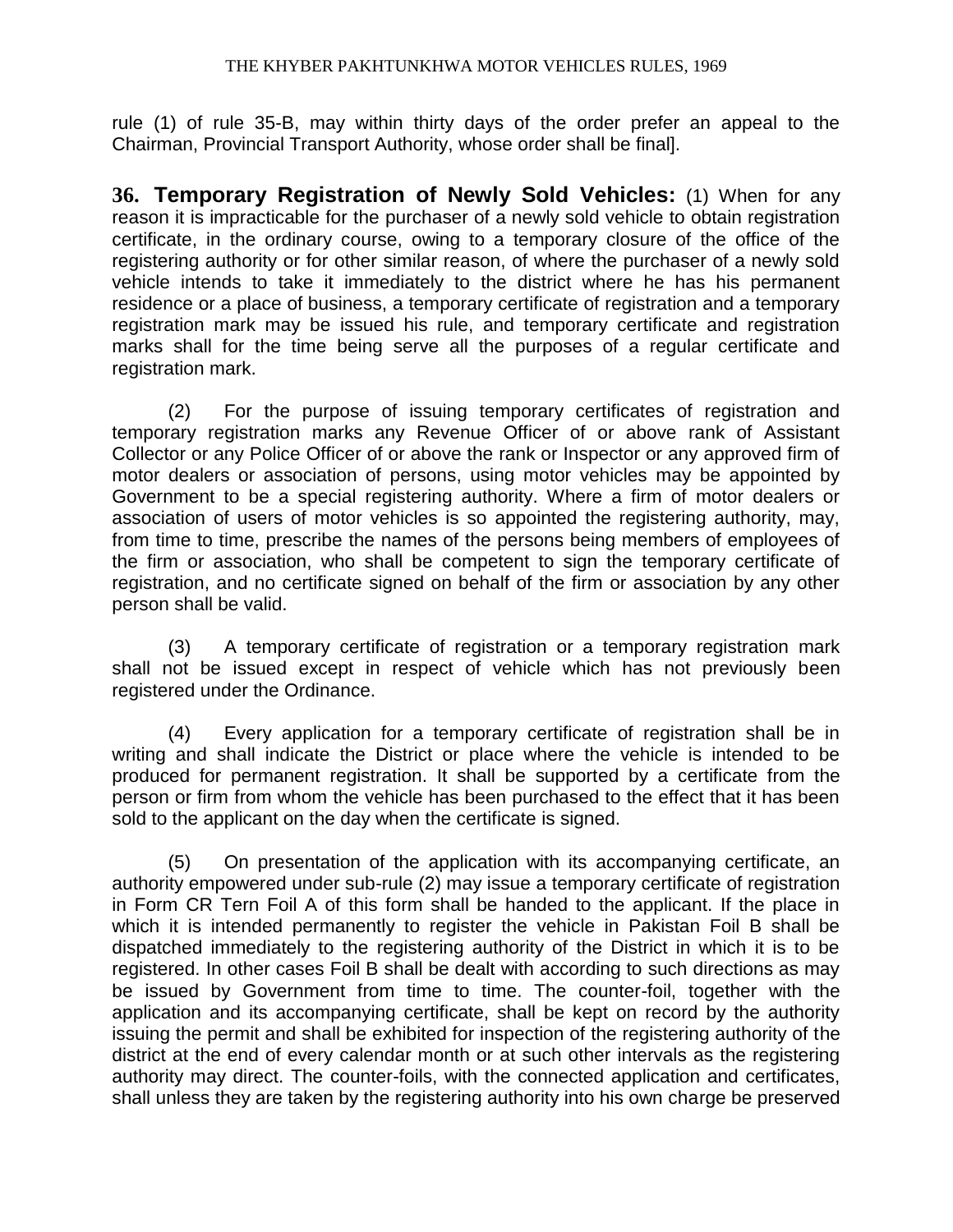by the issuing authority for a period of, not less than twelve months for the date of issue.

(6) In the case of vehicles included to be permanently registered in the Province, the registering authority receiving Foil B under the preceding sub-rule shall forthwith send an acknowledgment to the authority which issued it and the authority shall attach the acknowledgment to the counter-foil.

(7) The records maintained under sub-rule (4) by any firm of motor dealers or association of persons using motor vehicles approved for the purpose of issuing temporary certificates of registration and temporary registration marks shall be open to inspection at all reasonable times by any police officer not below the rank of Sub-Inspector.

(8) A temporary certificate of registration shall not be valid for more than ten days shall not be capable of renewal.

(9) An authority issuing a temporary certificate of registration shall at the same time assign to the vehicle a distinguishing mark, to be displayed thereon in the manner prescribed for distinguishing marks assigned under sub-section (3) of Section 25, the letters and figures composing the marks being in red on yellow ground. Where the temporary registration mark has been issued by an approved firm of motor dealers or association of motor users, the designation and address of firm or association shall also be printed in small letters along the lower edge of each plate.

(10) To enable the authorities empowered under sub-rule (2) to fulfill the requirements of the preceding sub-rule, the registering authority of the district shall allocate to each authority a block of registration marks out of those assigned to the district in the Sixth Schedule to the Ordinance.

**37. Loss Or Destruction of Certificate of Registration of a Vehicle Other Than Transport Vehicle:** (1) If at any time the certificate of registration of a vehicle other than a transport vehicle is lost or destroyed, the owner shall forthwith intimate the facts in writing to the registering authority by whom the certificate was issued or by whom the registration mark of vehicle was assigned under section 30 and shall apply in Form C.R.L.D. to the said authority for the issue of a duplicate.

(2) Upon receipt of an application in Form C.R.L.D. together with a fee of rupees three the registering authority may, after making such enquiries as appear necessary, issue a duplicate certificate of registration Form G clearly stamped "Duplicate" in red ink.

**38. Loss or Destruction of Certificate of Registration and Certificate of Fitness of a Transport Vehicle:** (1) If at any time the certificate of registration or the certificate of fitness of a transport vehicle is lost or destroyed, the owner shall forthwith intimate the facts in writing to the registering authority by whom the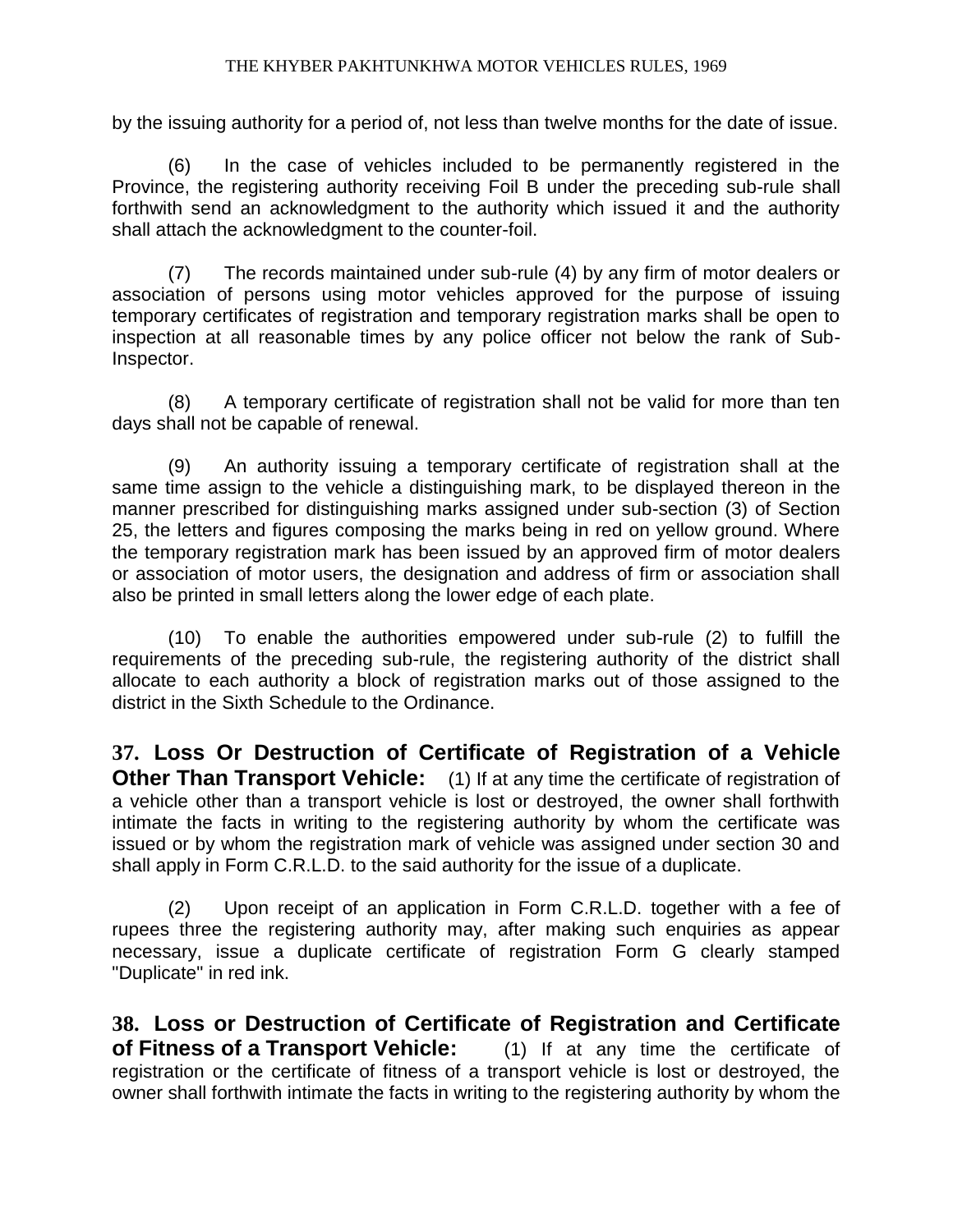certificate of registration was issued or by whom the registration mark was assigned under section 30, and shall apply in Form C.R.L.D. Tran. to the said authority for the issue of a duplicate certificate of registration of certificate of fitness.

(2) Upon receipt of an application in Form C.LR.D. Tran. together with a fee of rupees five the registering authority may, after making such enquiries as appear necessary and obtaining particulars of the original certificate of fitness from the Motor Vehicles Examiner <sup>13</sup>[or licensed Automobile Workshop] by whom it was issued or last renewed, issue a duplicate certificate of registration and certificate of fitness in Forms G and I, respectively, clearly stamped "Duplicate" in red ink

(3) No person shall be liable to be convicted of an offence under section 90 if, at any time when the certificate is demanded, he has already reported the loss or destruction thereof in accordance with the provisions of this rule and duplicate certificate ha snot been delivered to him.

**39. Defaced or Torn Certificate of Registration and Certificate of Fitness of Transport Vehicles:** (1) If at any time the certificate of registration or the certificate of fitness of a transport vehicle is so torn or defaced that it has ceased to be legible or any important part of the certificate is missing or any unauthorised alteration has been made therein, the registering authority may impound the certificate and after ascertaining the correct entries which should have appeared in the said certificate issue a duplicate certificate in Form G or Form I, as the case may be, clearly stamped "Duplicate" in red ink.

(2) The fee on a duplicate under this rule shall be rupees five.

**40. Procedure When a Last Certificate is Subsequently Founded:** (1) When a duplicate certificate of fitness or certificate of registration has been issued upon representation that the original, has been lost and the original is afterwards found by the holder; the original certificate of fitness or certificate of registration shall be delivered forthwith to the registering authority.

(2) Any other person finding a certificate of fitness or certificate of registration shall deliver it to the holder or to the nearest police station.

**41. Temporary Receipt For a Certificate of Registration Or Certificate of Fitness Taken into Possession by Competent Authority:** (1) When the holder of a certificate of registration and a certificate of fitness of a transport vehicle has submitted them to a registering authority or other authority for any purpose under the Ordinance of these rules and neither the certificate of registration nor the certificate of fitness has been suspended or cancelled, the registering authority shall furnish him with a receipt for the certificate of registration in Form R Tern and during such time as the

 $\overline{a}$  $13$  Ins. by Notification Gaz. Of W.P .ExtraOrdinary 2<sup>nd</sup> June, 1970.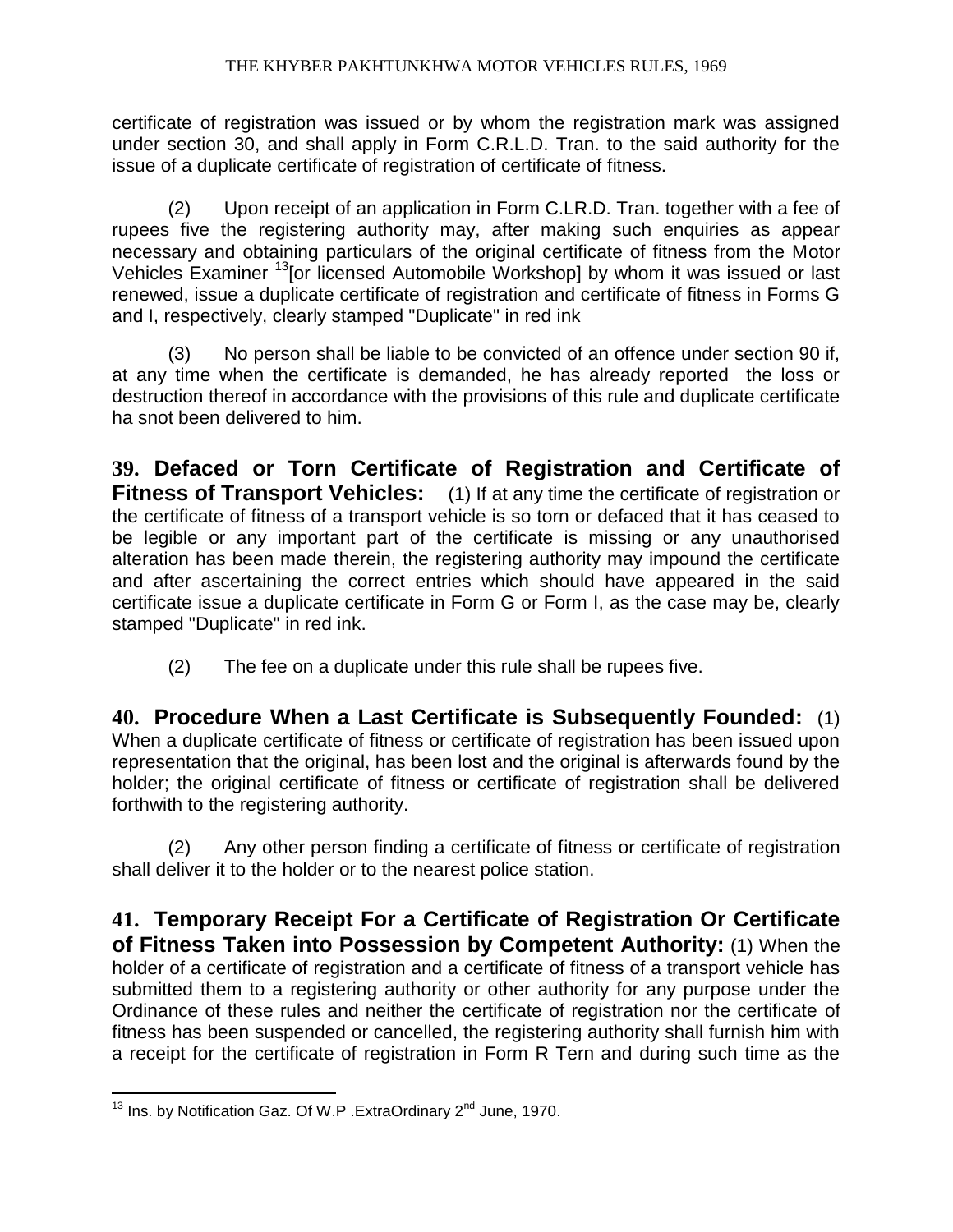receipt shall be specified to remain in force it may be produced in place of the certificate of registration or the certificate of fitness under sub-section (2) of Section 90.

(2) Any authority granting a receipt under the preceding sub-rule may at his discretion extend the time thereof by order endorsed thereon.

(3) No fee shall be payable in respect of a receipt given under this rule.

**42. Registration Fees:** (1) The fee for the registration of a motor vehicle shall be:-

<sup>14</sup> Table: Latest Fee of Registration]

 $\overline{a}$ 

| S.NO | <b>Category of Motor Vehicle</b>               | <b>Rate of Fee</b>    |
|------|------------------------------------------------|-----------------------|
|      | Motor Cycle / Scooter                          | One percent of the    |
|      |                                                | value of the vehicle. |
| 2    | Motor Cars, Jeeps, Vans, Double Cabin / Single | One Percent of the    |
|      | Cabin                                          | value of Vehicle      |
|      | Pickups etc upto 1300CC Engine Power.          |                       |
| 3    | Motor Cars, Jeeps, Vans, Double Cabin / Single | Two Percent of the    |
|      | Cabin Pickups etc from 1300 CC upto 2500 CC    | value of Vehicle      |
|      | <b>Engine Power</b>                            |                       |
| 4    | Motor Cars, Jeeps, Vans, Double Cabin / Single | Four Percent of the   |
|      | Cabin Pickups etc of above 2500 CC Engine      | value of Vehicle      |
|      | Power                                          |                       |
| 5    | Trucks / Busses and commercially used Vans,    | One percent of the    |
|      | Single Cabin Pickups, Motor Cab Rickshaws and  | value of the vehicle  |
|      | Motor Propelled Tricycles etc                  |                       |
| 6    | Tractors                                       | Rs. 1000              |

### **43. Exemption from Payment of Registration Fees: No Fee Shall be Charged for the Registration of a Vehicle in the Following Cases:**

(a) such motor ambulances use solely for the conveyance of the dead body or sick or injured, as may be notified by Government from time to time;

(b) any motor vehicle belonging to Foreign missions. Foreign Consular Officer and staff of the United Nations including its various organs and specialized agencies in Pakistan and any other person or vehicle exempted by Government by a special order;

(c) Motor vehicles upto 1300 CC specially designed for use by invalids.

### **44. Maintenance of Record of Motor Vehicles by Registering Authority:**

<sup>&</sup>lt;sup>14</sup> Latest Registration fee of motor vehicles substituted vide KHYBER PAKHTUNKHWA Finance Act 2009.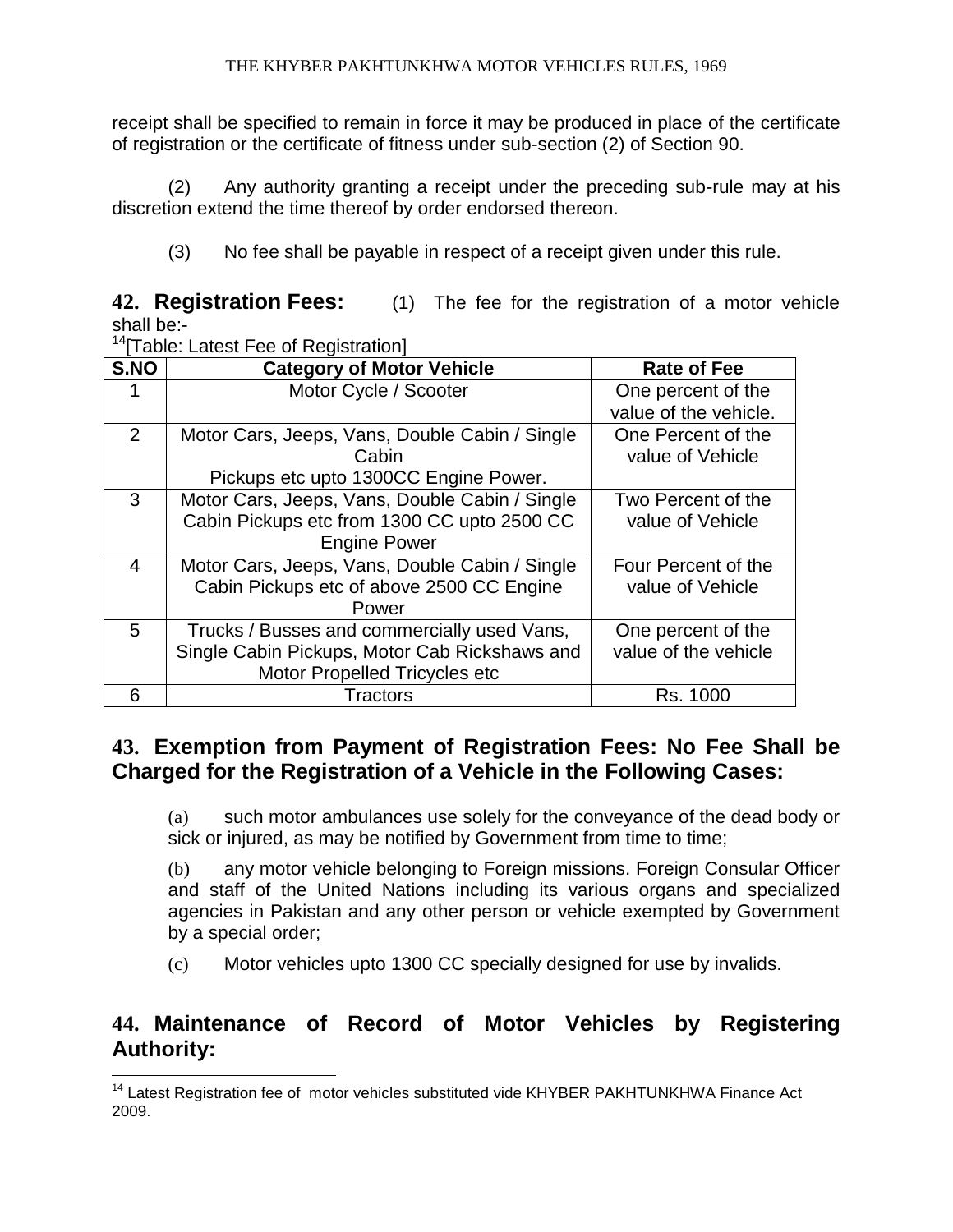(1) The registering authority shall maintain record of all motor vehicles registered under the Ordinance and such record shall contain the name and address of the owner together with a description of the vehicle.

(2) Persons applying for copies of particular of any vehicle entered in the said record shall pay fifty paisa for each copy with a maximum of rupees three when copies of particulars of more than one vehicle are applied for by the same person and at the same time.

(3) In addition to the fee prescribed under sub-rule (2) a copying fee at the rate of six paisa for copies of particulars of three vehicles or less shall be payable.

**45. Authority to Suspend Certificate of Registration:** Any Police Officer not below the rank" of Deputy Superintendent and any Motor vehicles Examiner may after giving the owner an opportunity of being heard suspend the certificate of registration of a motor vehicle under section 34.

**46. Hire-Purchase Agreements:** (1) When in an application for the registration of a motor vehicle the parties to an agreement of hire purchase declare, in the form of the note endorsed on Form F, that the vehicle is the subject of such an agreement, the registering authority shall complete and affix his signature to the note appended to Form G but shall not be required to satisfy as to the title of the two parties in the vehicle nor shall be endorsed on Form G in any way affect the title of any part.

(2) If, upon termination of an agreement of hire-purchase or otherwise, the registered owner and the other party desire that the note on Form G relating to such an agreement shall be cancelled, they shall apply in Form H. P. Ter. to the registering authority by whom the vehicle was registered or by whom a new registration mark has been assigned to the vehicle under section 30, and the registering authority shall thereupon cancel the note endorsed on Form G.

(3) Nothing contained in this shall prevent a registering authority from recording a change of the address of the registered owner on the certificate of registration as provided in Section 31, nor shall the registering authority be required to inform the other party to an agreement of hire-purchase of any intimation of charge of address, but the registering authority shall not record any transfer of ownership of a motor vehicle under section 32 so long as the certificate of registration contains the note of an agreement of hire-purchase, unless the other party to that agreement signifies' his consent to such by endorsement upon Form T. O.

(4) If the other party to an agreement of hire-purchase satisfies the registering authority that he has taken possession of the vehicle owing to the default of the owner under the provisions of the agreement, and the owner has absconded or refuses to deliver the certificate of registration the registering authority may after giving the owner an opportunity of being heard and notwithstanding that the certificate of registration is not produced, cancel the certificate of registration and issue duplicate of registration and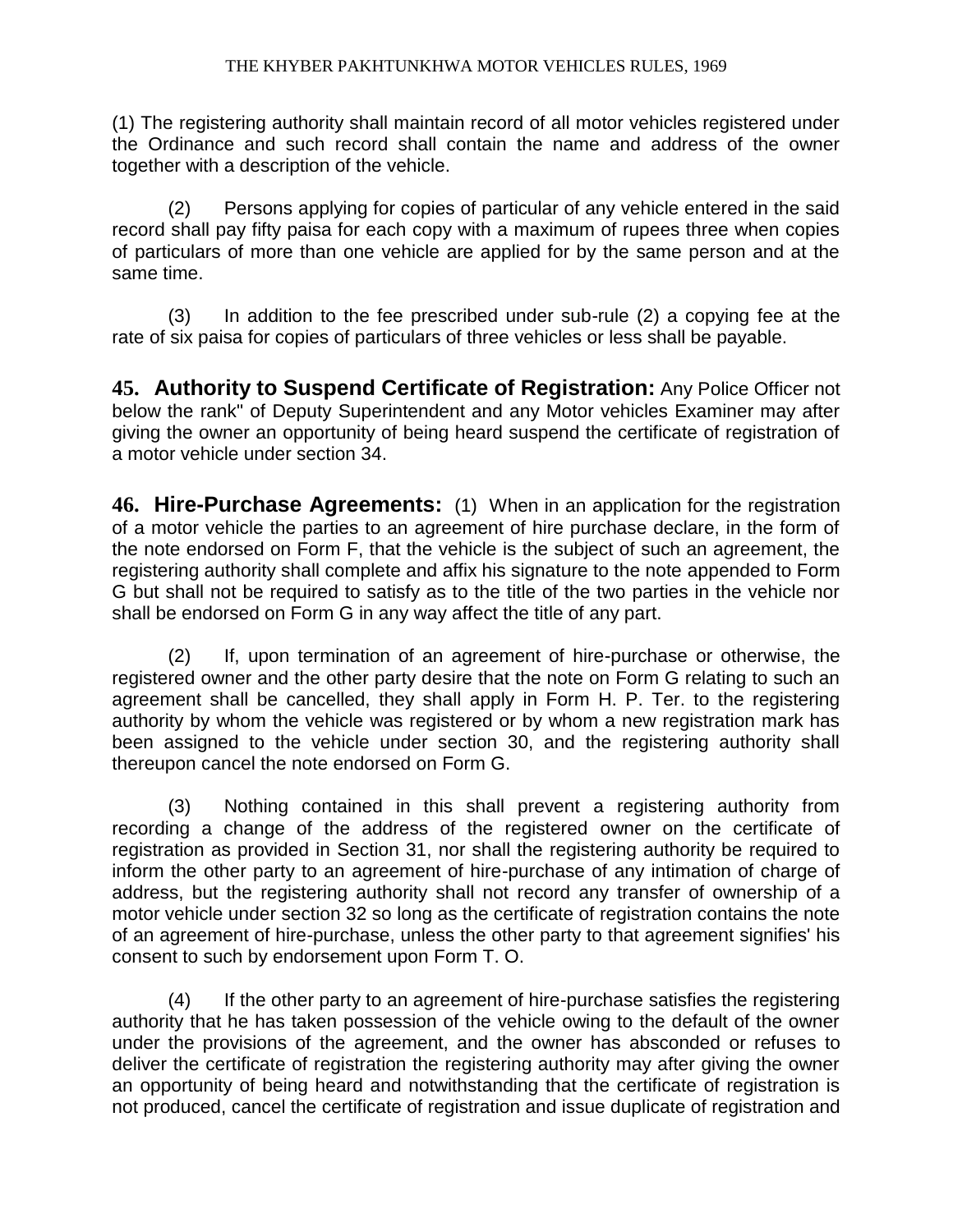deliver the same to the other party.

(5) The owner shall be deemed to have been given an opportunity being heard within the meaning of the preceding sub-rule if a notice has been duly served on him by registered post to the address stated in the certificate or registration and he fails to appear before the registering authority on the due date to show-cause against the cancellation of the certificate.

(6) If a note in respect of an agreement of hire-purchase is to be endorsed on a certificate of registration, there shall be payable in addition to the registration fee a further fee of rupees ten. No fee shall be payable in respect of the cancellation of the note under sub-rule (2). There shall be payable for recording transfer of ownership a further fee of rupees five when the transfer is of a vehicle which is the subject if a hirepurchase agreement.

**47. Transfer of Ownership:** (1) Application for transfer of ownership of a motor vehicle under sub-section (1) of Section 32 shall be made I n Form T. O. and shall be accompanied by a fee of  $\rm1$ [rupees five] $\rm15$ .

(2) Communication of transfer to the original registering authority under section 32 shall be in Form C. R. T I.

| S. No          | <b>Category of Motor Vehicles</b>                                  | <b>Rate of Fee</b> |
|----------------|--------------------------------------------------------------------|--------------------|
|                | <b>Motor Cycle/ Scooters</b>                                       | Rs.120/-.          |
| $\overline{2}$ | M/Cars, Jeeps, etc. upto 1000 cc Engine<br>Power                   | Rs.660/-           |
| 3              | M/Cars, Jeeps, etc. from 1001 cc to 1300 cc<br><b>Engine Power</b> | Rs.1,020/-         |
| $\overline{4}$ | M/Cars, Jeeps, etc. from 1301 cc to 3500 cc<br><b>Engine Power</b> | Rs.1,440/-.        |
| 5              | M/Cars, Jeeps, etc. of above 3500 cc                               | Rs.2,400/-         |
| 6              | <b>Rickshaws</b>                                                   | Rs.480/-           |
| 7              | Tractors                                                           | Rs.1,200/-         |

**<sup>16</sup>[LATEST TRANSFER FEE**

 $\vert$ <sup>2</sup>

Duplicate Registration Fee is half of the transfer fee.

**48. New Registration Marks:** (1) Application for a new registration mark under section 30 shall be made in Form R. M. A. and shall be accompanied by a fee of  $\rm{^{3}}$ [rupees five] $\rm{^{17}}$ .

 $18<sub>l</sub>$ 

 $\overline{a}$ 

 $15$  Replaced with latest transfer fee rates in the preceding table.

 $16$  Rates substituted vide notification No.SO(TAX)E&T/6-2/2008 dated 12-07-2011.

 $17$  Replaced with latest transfer fee rates in the preceding table.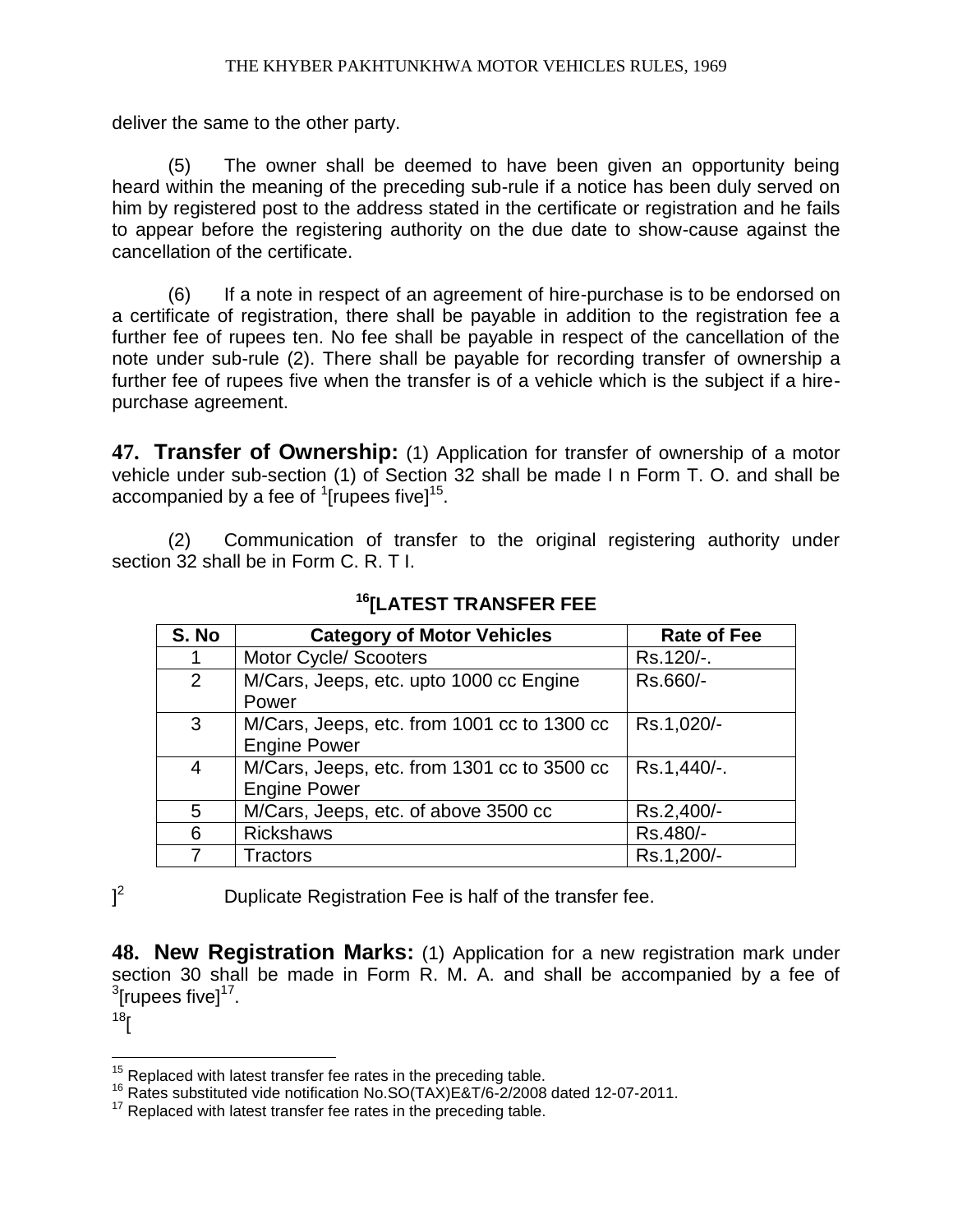| S. No          | <b>Category of Motor Vehicles</b>                                  | <b>Rate of Fee</b> |
|----------------|--------------------------------------------------------------------|--------------------|
| 1              | <b>Motor Cycle/ Scooters</b>                                       | Rs.120/-.          |
| $\overline{2}$ | M/Cars, Jeeps, etc. upto 1000 cc Engine<br>Power                   | Rs.660/-           |
| 3              | M/Cars, Jeeps, etc. from 1001 cc to 1300 cc<br><b>Engine Power</b> | Rs.1,020/-         |
| 4              | M/Cars, Jeeps, etc. from 1301 cc to 3500 cc<br><b>Engine Power</b> | Rs.1,440/-.        |
| 5              | M/Cars, Jeeps, etc. of above 3500 cc                               | Rs.2,400/-         |
| 6              | <b>Rickshaws</b>                                                   | Rs.480/-           |
| 7              | Tractors                                                           | Rs.1,200/-         |

]

(2) The registering authority assigning an new registration mark to a motor vehicle shall intimate the fact the owner and the other party, if any, to an agreement of hire-purchase specified in the note on the certificate of registration, and shall apply to the original registering authority for transfer of the records of the vehicle in form R.M.I.

**49. Application for Change of Address and Alteration in Motor Vehicle:** (1) Application for change of address under section 31, shall be made in Form C. A. and shall be accompanied by a fee of  $1$ [rupees five] $19$ .

 $20<sub>l</sub>$ 

| S. No | <b>Category of Motor Vehicles</b>           | Rate of Fee |
|-------|---------------------------------------------|-------------|
|       | Motor Cycle/ Scooters                       | Rs.100/-.   |
| 2     | M/Cars, Jeeps, etc. upto 1000 cc Engine     | Rs.2000/-   |
|       | Power                                       |             |
| 3     | M/Cars, Jeeps, etc. from 1001 cc to 1300 cc | Rs.300/-    |
|       | <b>Engine Power</b>                         |             |
| 4     | M/Cars, Jeeps, etc. from 1301 cc to 3500 cc | Rs.500/-.   |
|       | <b>Engine Power</b>                         |             |
| 5     | M/Cars, Jeeps, etc. of above 3500 cc        | Rs.800/-    |
| 6     | <b>Rickshaws</b>                            | Rs.100/-    |
|       | Tractors                                    | Rs.100/-    |

]

 $\overline{a}$ 

(2) Application for alteration in a motor vehicle under section 33 shall be made in Form A. M. and shall be accompanied by a fee of  $^{21}$ [rupees five].

### **<sup>22</sup>[CHANGE OF BODY TYPE IN REGISTRATION CERTIFICATE**

 $^{18}$  Rates substituted vide notification No.SO(TAX)E&T/6-2/2008 dated 12-07-2011.

 $19$  Replaced with latest transfer fee rates in the preceding table.

 $^{20}$  Rates substituted vide notification No.SO(TAX)E&T/6-2/2008 dated 12-07-2011.

 $21$  Replaced with latest transfer fee rates in the preceding table.

<sup>22</sup> Rates substituted vide notification No.SO(TAX)E&T/6-2/2008 dated 12-07-2011.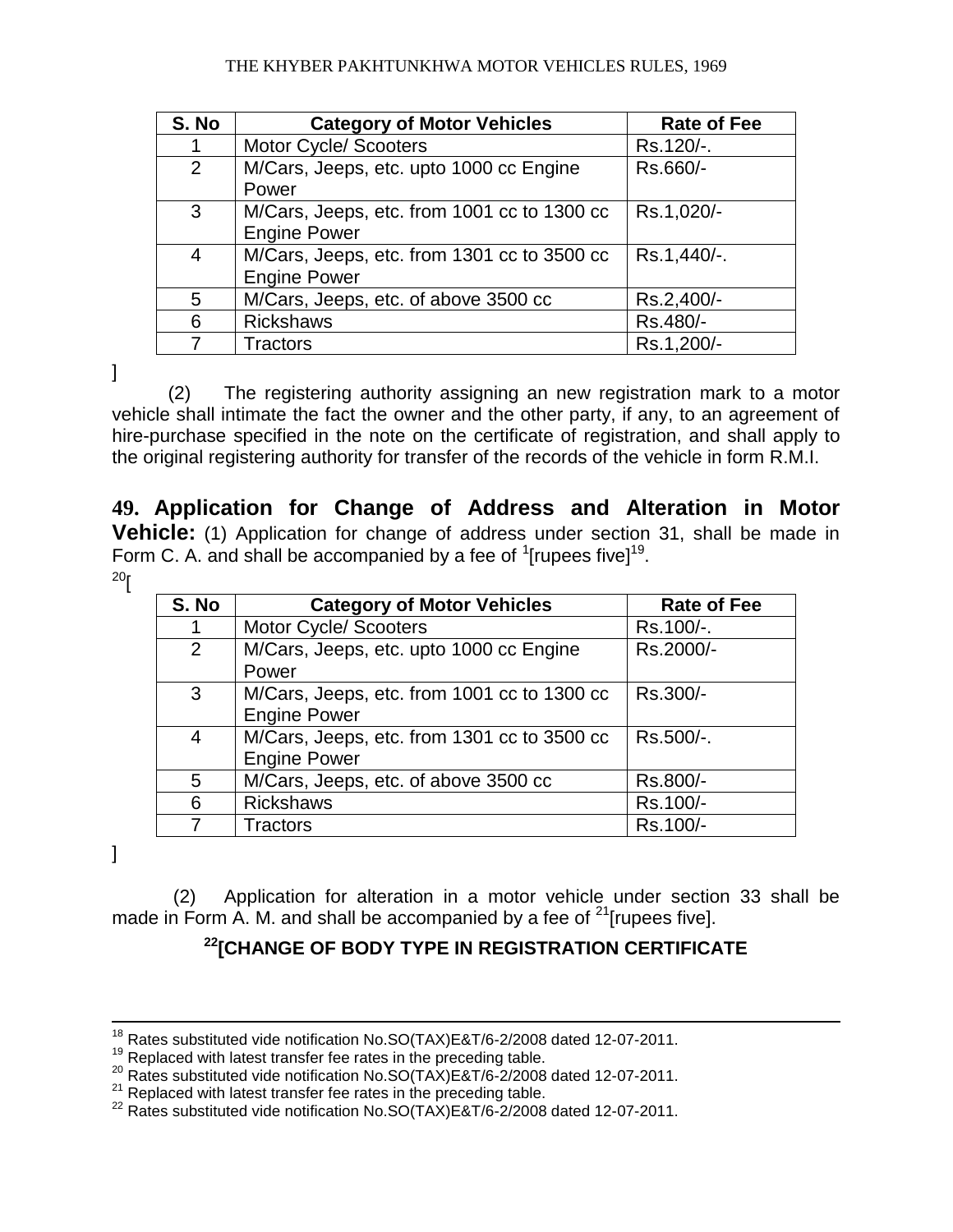| S# | Category of Vehicles                          | Existing fee   Approved<br>in $(Rs)$ | fee in (Rs) |
|----|-----------------------------------------------|--------------------------------------|-------------|
|    | In respect of Motor Vehicles up<br>to 2446 CC |                                      | 5,000       |
| 2  | In respect of Motor Vehicles<br>above 2446 CC | ხ                                    | 10,000      |

**50. Vehicles Entering the Province from Outside:** (1) When any motor vehicle which is not registered in the Province has been kept therein for a period exceeding fourteen days, the owner or other person in charge of the vehicle shall send intimation to the registering authority of the District in which the motor vehicle is at the time of making the report and shall intimate—

- (a) his name and permanent address, and his address for the time being;
- (b) the registration mark of the vehicle;
- (c) the mark and description of the vehicle; and
- (d) in the case of a transport vehicle the name of the authority within the

Province by whom the permit has been issued or counter-signed; Provided that in the case of a transport vehicle covered by a permit having validity in the Province, it shall be necessary to make a report under this sub-rule upon the occasion of first entry only.

(2) Nothing in this rule shall apply to a motor vehicle which is exempted from registration under the provisions of rule 52.

(3) Nothing in this rule shall apply to any vehicle registered under section 30 or under section 41.

**51. Hiring Agreement:** When possession of a motor vehicle is transferred by the registered owner to another person under a hiring agreement, the registered owner shall forthwith intimate the fact and the full name and address of, the transferee to the registering authority of the area in which the said owner has his residence or place of business.

(2) Nothing in the preceding sub-rule shall make it necessary to give intimation of a hiring agreement when the vehicle is to be used thereunder as a stage carriage

**52. Exemption of Vehicles in the Possession of Manufacturer or Dealer:** (1) Section 23 shall not apply to a motor vehicle in the possession of a manufacturer of or dealer in, motor vehicles in the course of the business of the manufacturer or dealer so long as it is used under the authorization of a trade certificate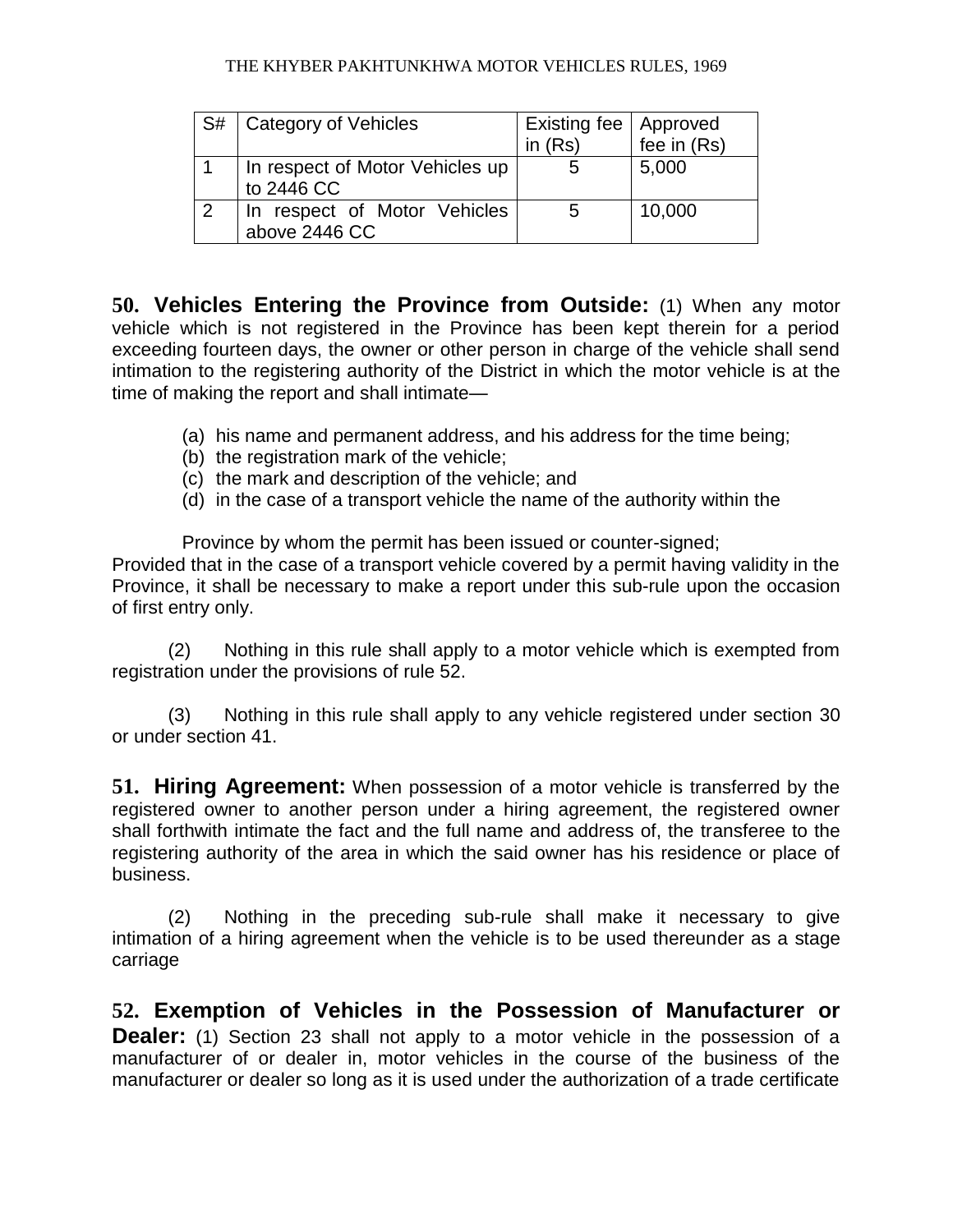granted by the registering authority within whose area the manufacturer or dealer has his place of business.

(2) Applications for trade certificates shall be made in Form T.C.A. and shall be accompanied by the prescribed fee.

(3) The fee for the trade certificates shall be rupees one hundred in respect of any number of certificates upto ten and rupees fifty in respect of each additional number of five or less certificates. The fees shall be payable annually in advance.

(4) if the registering authority declines to issue a trade certificate for issue a less number of certificates that the number specified in the application, the fee or a proportion of the fee determined in accordance with sub-rule (3), as the case may be, shall be refunded to the applicant

(5) upon the receipt of an application for trade certificate as aforesaid the registering authority shall, if satisfied that the number of certificates applied for is reasonable in relation to the business of the applicant, issue the certificates in Form T.C accordingly and assign to the applicant a series of trade registration marks consisting of the two letters of the registration mark specified in the Sixth Schedule to the Ordinance followed by not more than three figures and followed by one letter of the alphabet in respect of each certificate .

(6) The trade certificate shall be attached to the registration mark in a weather proof holder, in the manner set out hereunder.

(7) Not more than one vehicle shall be used in a public place at any one time under any one trade certificate.

(8) No person to whom a trade certificate is granted shall cause or allow it to be used upon any motor vehicle other than motor cycle unless the holder of the certificate or a bona fide employee of the holder is present in the vehicle or for any purpose other than one purpose, set below:--

- (a) For test during the course of or after completion of construction or repairs.
- (b) For proceeding to or returning from a weight-bridge for or after weighment, or to from any place for its registration.
- (c) For reasonable trial by or for the benefit of a perspective purchaser and for proceeding to or returning from the place where such person intends to keep it.
- (d) For proceeding for the purpose of delivery to or from the premised of the dealer and from such premised to the premises of a purchaser of another dealer.
- (e) For proceeding to or returning from a workshop with the object of fitting a body to the vehicle or of painting or for repairs.
- (f) For proceeding to or from a railway station or where for or after being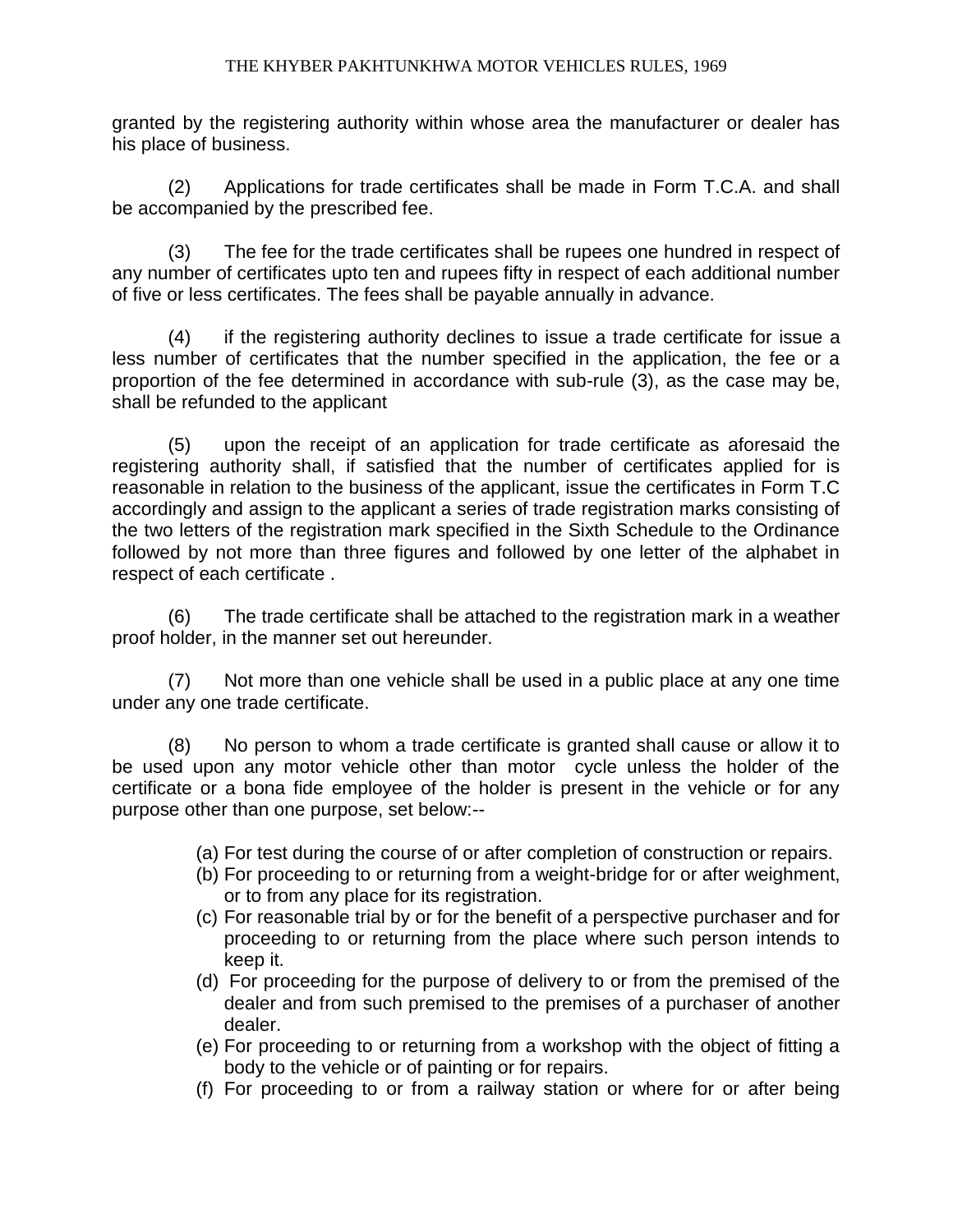transported.

(g) For proceeding to or returning from an exhibition of motor vehicles or any place at which the vehicle is to be or has been offered for sale.

(9) No vehicle carrying a trade registration mark and certificate shall be used as a transport vehicle under the authorization of any permit or otherwise.

(10) (a) Every holder of a trade certificate shall keep a register in form T.R.C and enter or cause to be entered in duplicate in such register full and trade particulars of the purposes for which every vehicle leaves his premises under a trade, certificate of the driving –in-charge, and of the period during which the vehicle was on the road under the trade certificate.

- (b) The register shall be in the form of foil and counter-foil in a bound book, the pages of which shall be numbered serially. The necessary particulars, except in regard to the time or return, shall be entered in it by the holder of the certificate or his agent before the commencement of each trip. The register shall be open to inspection on demand by any Police Officer below the rank of Sub-Inspector.
- (c) The foil containing the entries made prior to the commencement of the trips shall be carried by the driver of the vehicle and counter –foil shall be retained for a period of thirty days after trip has been completed and shall be exhibited on demand by any Police Officer authorised to inspect the register.

(11) if at any time the registering authority is satisfied that the holder of a trade certificate has contravened any of provisions of this rule he may, after giving the holder an opportunity of making any representation which he may wish to make, suspend or cancel any or all of the trade certificates held by him.

(12) When a trade certificate has been lost, destroyed or mutilated through negligence of the holder or by accident or passage of time, the holder may apply to the registering authority for the issue of a duplicate certificate and the registering authority shall, if satisfied, about such loss, destruction or mutilation, issue a duplicate certificate.

(13) A duplicate certificate shall be issued with the words "DUPLICATE" in bold rd letters written or stamped across it.

(14) The fee for the issue of duplicate trade certificate shall be rupee one irrespective of the fact whether the original certificate was lost , destroyed or mutilated due to negligence of the holder or accident or its replacement is occasioned by the passage of time.

**53. Exemption of Road Rollers, Graders and Delivery Vans:** (1) Nothing contained in Chapter III of the Ordinance shall apply to road rollers, graders and other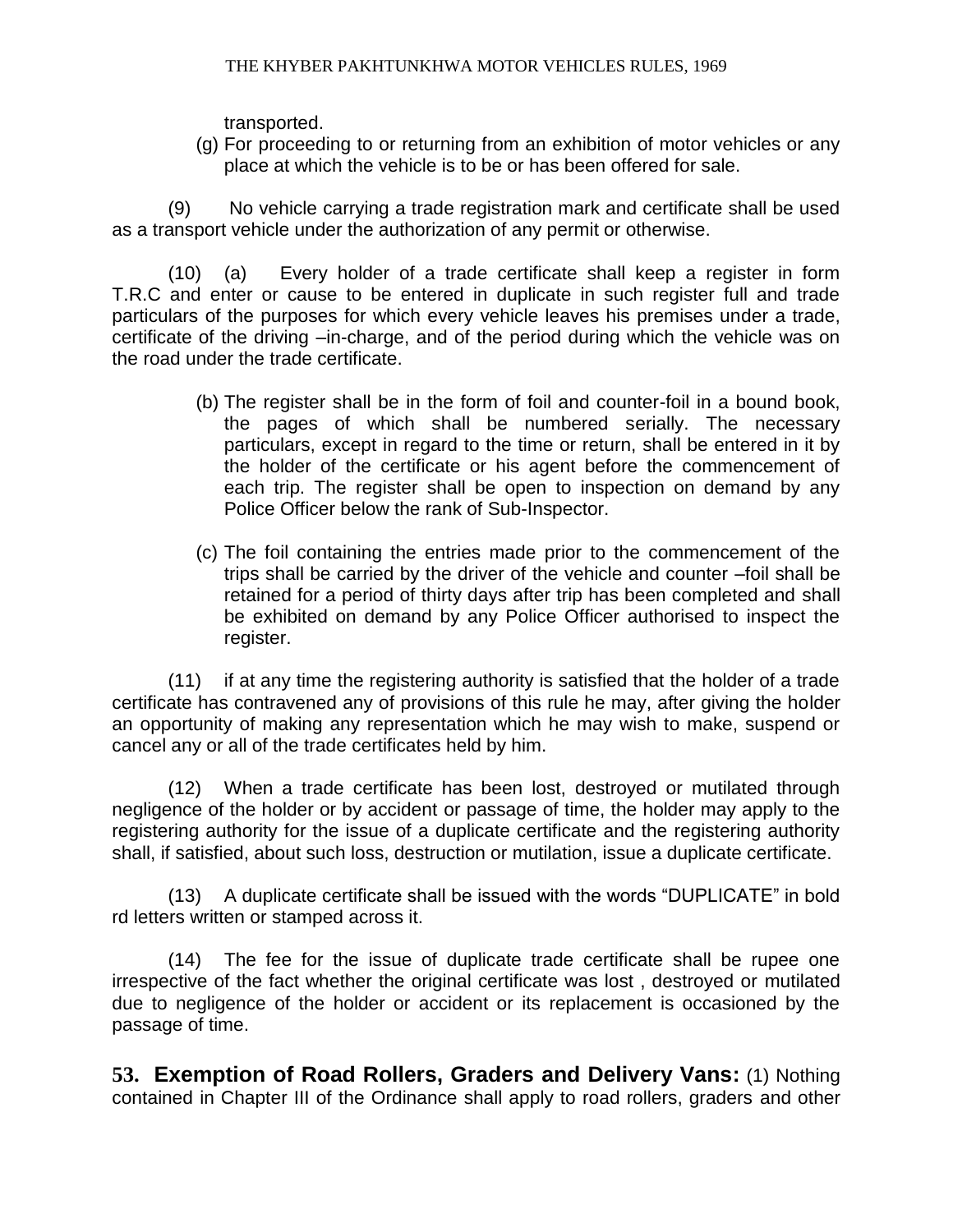road making and cleaning plant save that every tractor capable of other use shall be registered and shall require a certificate of fitness.

(2) The provision of Section 39 shall not apply to delivery vans.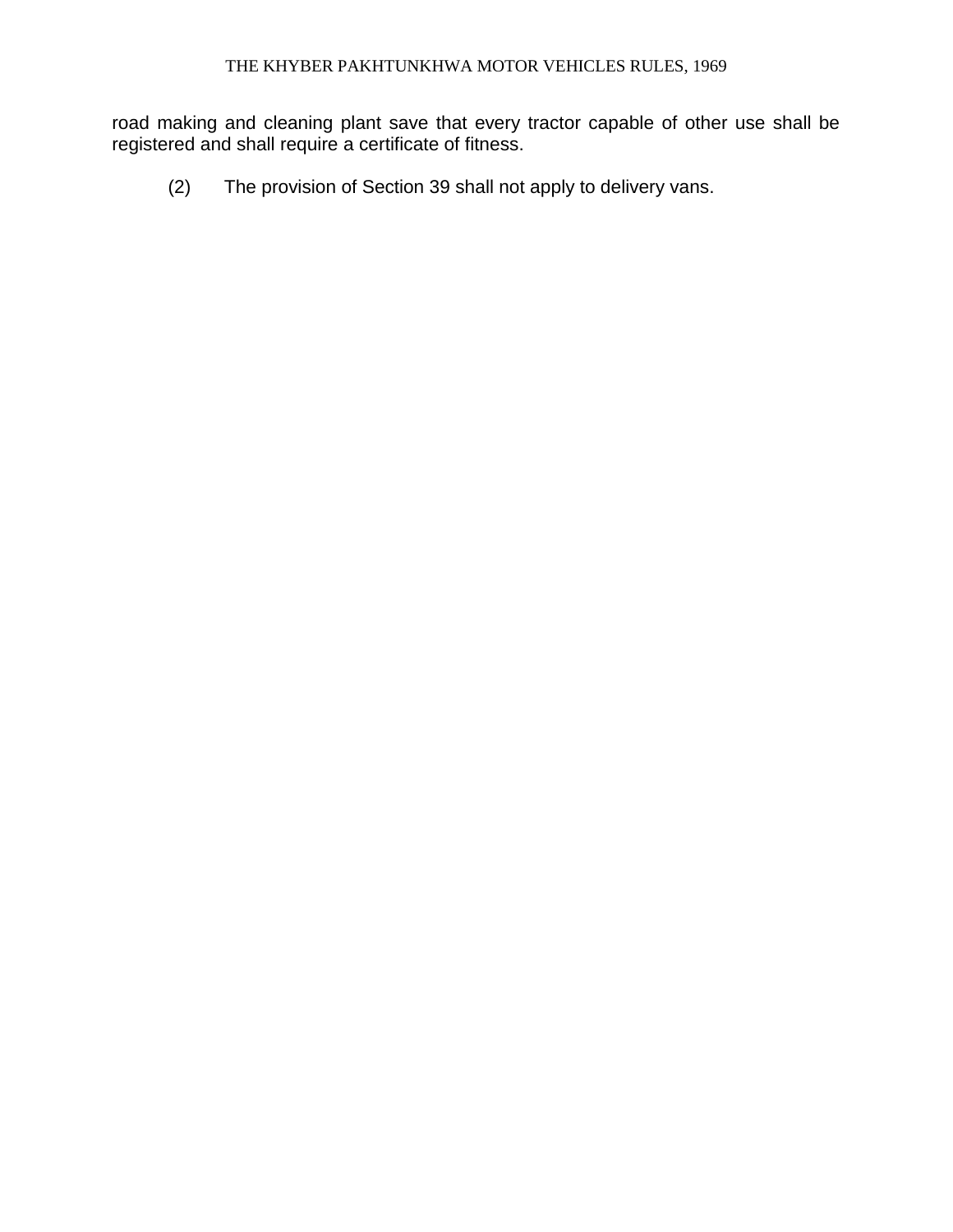| S.NO | <b>Category of Motor Vehicle</b>               | <b>Rate of Fee</b>    |
|------|------------------------------------------------|-----------------------|
|      | Motor Cycle / Scooter                          | One percent of the    |
|      |                                                | value of the vehicle. |
| 2    | Motor Cars, Jeeps, Vans, Double Cabin / Single | One Percent of the    |
|      |                                                |                       |
|      | Cabin                                          | value of Vehicle      |
|      | Pickups etc upto 1300CC Engine Power.          |                       |
| 3    | Motor Cars, Jeeps, Vans, Double Cabin / Single | Two Percent of the    |
|      | Cabin Pickups etc from 1300 CC upto 2500 CC    | value of Vehicle      |
|      | <b>Engine Power</b>                            |                       |
| 4    | Motor Cars, Jeeps, Vans, Double Cabin / Single | Four Percent of the   |
|      | Cabin Pickups etc of above 2500 CC Engine      | value of Vehicle      |
|      | Power                                          |                       |
| 5    | Trucks / Busses and commercially used Vans,    | One percent of the    |
|      | Single Cabin Pickups, Motor Cab Rickshaws and  | value of the vehicle  |
|      | Motor Propelled Tricycles etc                  |                       |
| 6    | Tractors                                       | Rs. 1000              |

# **<sup>23</sup>SCHEDULE-I**

 $\overline{a}$ 

 $^{23}$  Schedule for Registration fee of vehicles substituted vide KHYBER PAKHTUNKHWA Finance Act 2009.